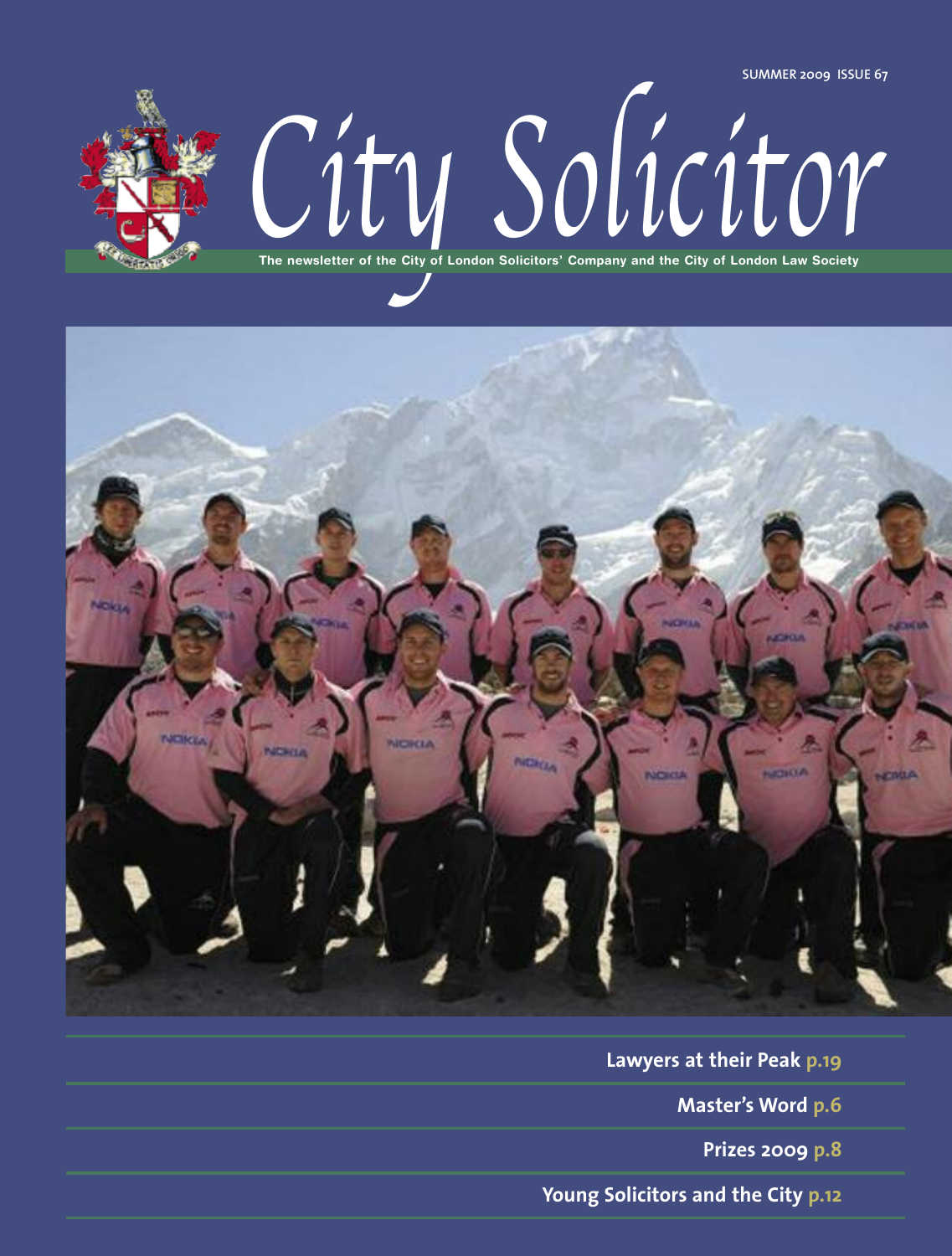# City of London Law Society

### **Committee Members Court of Assistants**

**President** The Master

**Chairman** † D.A. McIntosh, QC (Hon)

> **Secretary** N.A. Cameron

**Administrator** Mrs E.J. Thomas, B.A.

**Policy & Committees Co-ordinator** R.S. Leeder

### **Committee**

† CHAIRMAN PRESIDENT † P. Barnes † S.W. Davis Miss S. Hawes N.M.L. Hughes V.T. Keaveny C. Martin A.G. Murray-Jones Ms J.C. Palca † Ms. F.A.E. Palmer Miss K.D. Richardson M.C. Roberts, B.A Ms C.F. Usher M.A.Webster † Alderman J.R.C.White, T.D. \* Alderman D.H.Wootton

Ex-officio appointed by the CLSC Ex-officio as members of the Council of The Law Society

### **Clerk to the Company and Secretary of the City of London Law Society**

**Neil Cameron** 4 College Hill, London, EC4R 2RB Tel: 020 7329 2173 Fax: 020 7329 2190 Email: mail@citysolicitors.org.uk

> **Editorial Board John Abramson**

58 Fenchurch Street, London, EC3M 4AB Tel: 020 7954 8525 Fax: 020 7954 8961 Email: john.abramson@aig.com

**Elizabeth Thomas** 4 College Hill, London, EC4R 2RB Tel: 020 7329 2173 Fax: 020 7329 2190 Email: mail@citysolicitors.org.uk

# City of London Solicitors'Company

**Master**

Alderman Sir David Lewis

**Senior Warden** Alderman D.H.Wootton

**Junior Warden** Alderman J.R.C.White, T.D.

### **Stewards**

I.C.S. Morpeth J.M. Abramson

### **Full Assistants**

Past Master A.J.C. Collett, LL.B. Past Master N.C.C. Bamping, LL.B. Past Master Miss K.D. Richardson, M.A. Past Master W.J.L. Knight Past Master Ms A.L. Marks M.C. Roberts, B.A. V.T. Keaveny Alderman Mrs C.F.Woolf, C.B.E. N.M.L Hughes

### **Additional Assistant**

Mrs J.M. Gaymer, QC (Hon), C.B.E. D. Thomas

**Chairman of The City of London Law Society** D.A. McIntosh, QC (Hon)

> **Hairlin Purificial Light Hunt Heat Heat** ellest Variet tiekt sies taal sa stated the country and their Sect

### **Ex-Officio Assistants**

**Past Masters** J.H. Snaith J. Guillaume P.J. Purton, O.B.E., L.M.R.T.P.I. D.F. Gray, M.A. E.P.T. Roney, C.B.E., M.A., Dep. Sir Max Williams M.H. Sheldon, C.B.E., M.A. K.S.G. Hinde, O.B.E., T.D., M.A. J.A.E. Young, LL.B. D.L. Biddle, M.A. R.H.V. Dixon, M.A. J.A. Rowson Sir Christopher Walford, M.A., D.C.L. His Hon. Harvey Crush S.N. Beare, M.A., LL.B. W.L. King, M.A. J.F. Avery Jones, C.B.E., M.A., Ph.D., LL.M. R.D. Fox, M.A. M.R. Mathews, M.A. Alderman Sir Robert Finch M.J. Cassidy, C.B.E., B.A., M.B.A., Dep. J.E. Hume Past Master B.J. Greenwood, LL.B.

### **Clerk**

N.A. Cameron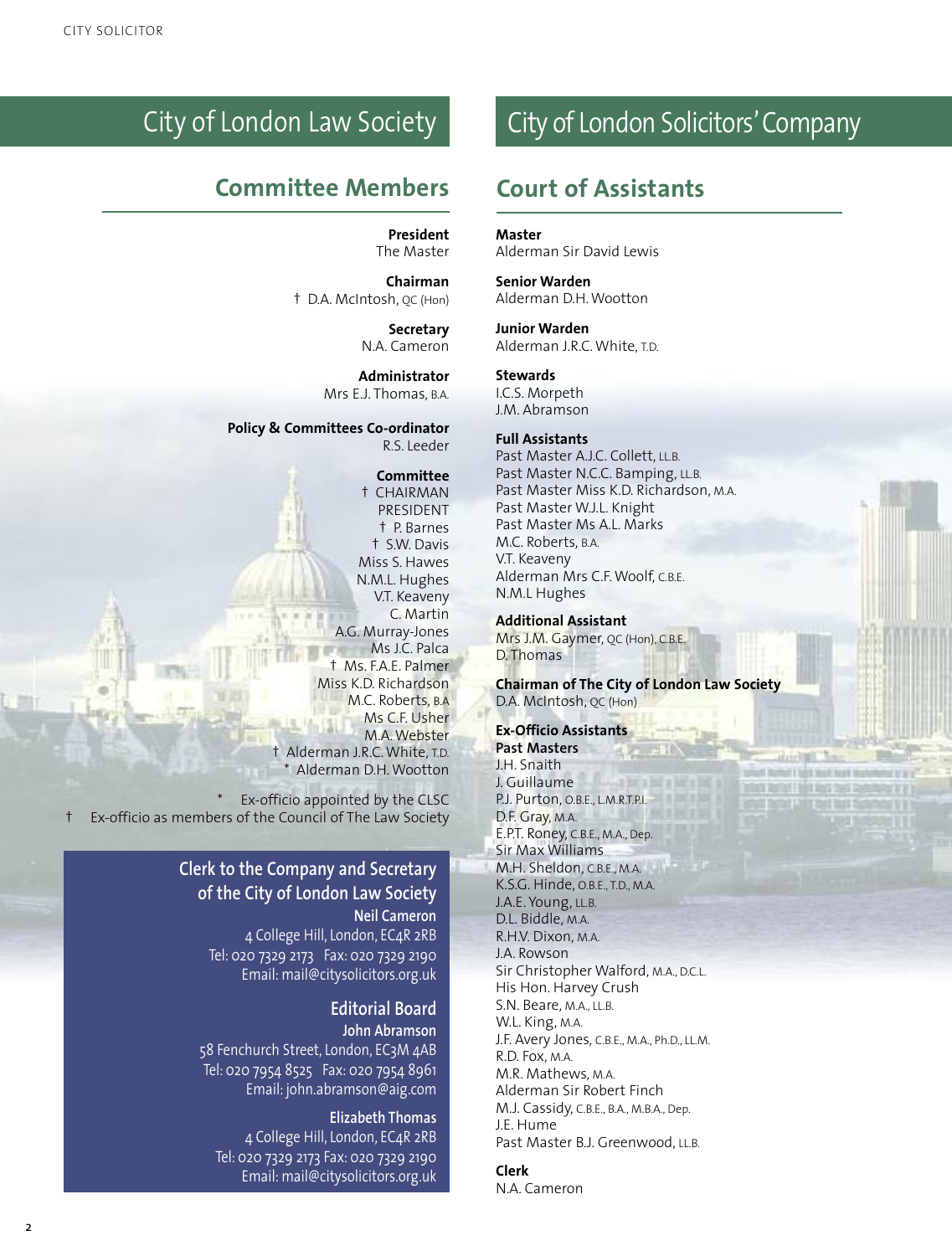# Contents Editorial

### **Editorial p.3**

**Chairman's Column p.4**

**Master's Word p.6**

**Prizes 2009 p.7**

**Dates for 2009 p.8**

**Members' News** p.9

**Article by Company Prize Winner Preena Patani p.10**

**Young Solicitors and the City p.12**

### **Committee Reports p.13**

Policy and Committees Coordinator's Report **p.13** Financial Law Committee **p.13** Land Law Committee **p.13** Training Committee **p.14** Company Law Committee **p.14** Revenue Law Committee **p.15** Insurance Law Committee **p.15** Litigation Committee **p.15** Regulatory Committee **p.16** Professional Rules and Regulation Committee **p.18**

**Cricket on Everest p.19**

**Fox Goes Clubbing p.20**

*Front Cover: Michael Preston and his cricket team at Mount Everest.*



Future generations will hear from us that the first half of 2009 was challenging. City lawyers have responded to a variety of challenges in a variety of different ways. We are delighted to recognise and welcome our new Master, Alderman Sir David Lewis, who has stepped up to meet

the challenge of being Master of the Company for the forthcoming year. Sir David has undergone a year's intense training for the role at the Mansion House and we are privileged to have the benefit of his experience, knowledge and personality for the next 12 months. We welcome him and wish him every success during his term of office.

Joining the legal profession is challenging for any young lawyer. The demands of the City profession make it more so. In this edition we feature articles from two young lawyers, the Company Prize winner Preena Patani, and Liveryman Fleur Palmer, who provide differing perspectives.

And then to the physical challenges that we face. Michael Preston's piece recounts in fascinating detail how two City solicitors have managed to succeed on an unlevel playing field.

The Editorial Board wishes all readers, a happy, healthy and warm summer.

John Abramson AIG, Editor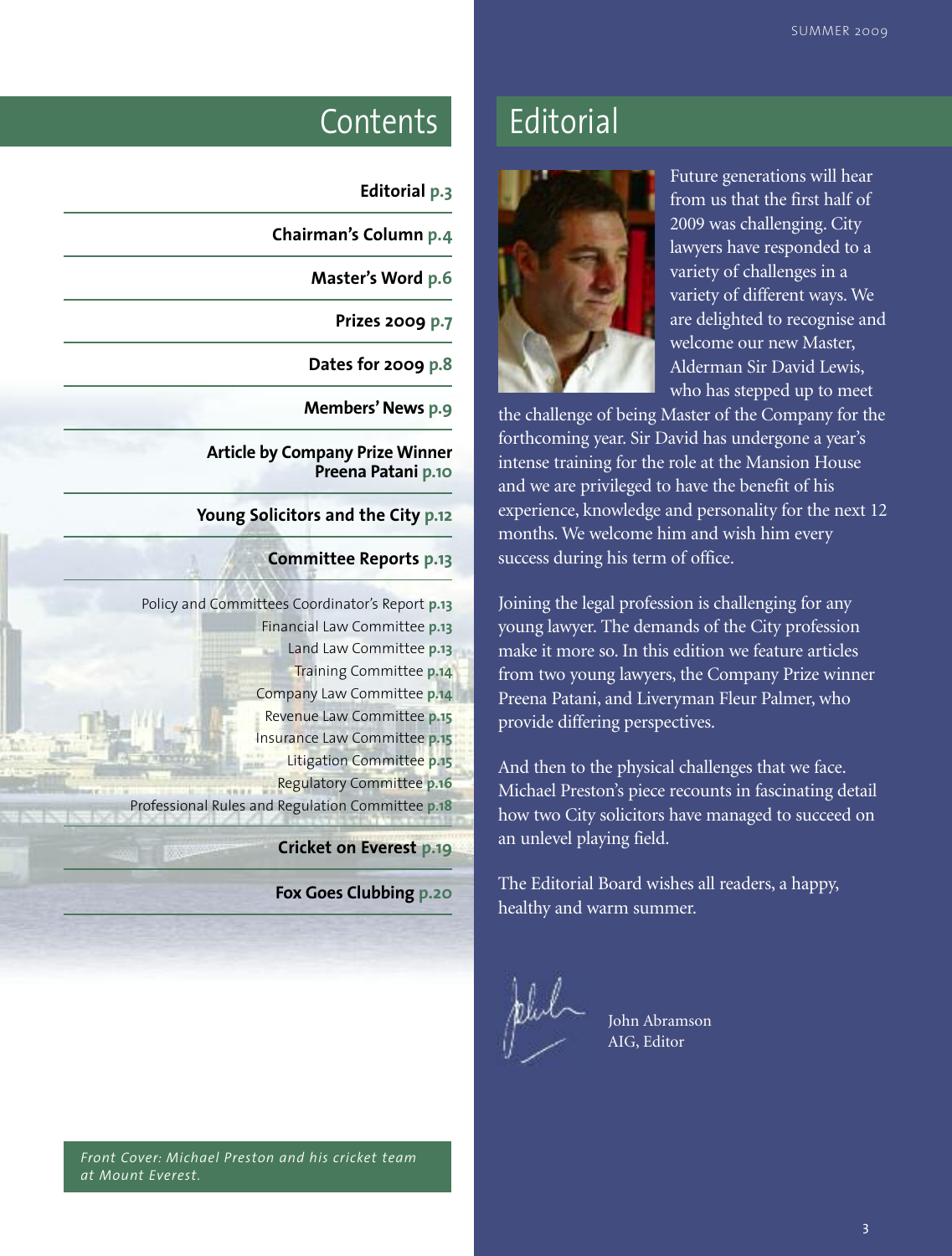

### It has, I believe, been another good year for the Society despite the business recession.

We have maintained our individual and corporate membership with the latter standing at 52 firms.

With the help and guidance provided by an external survey on what our members want from us and the sharpening of our communications with the help of our PR advisors and – of considerable importance – mandates given to those of us who speak up on behalf of the Society and its members by our very representative main Committee – we have become an influential voice for City solicitors.

Recently, having had our say, we have stepped back from further media comment in relation to the Hunt and Smedley reviews of regulation because of the danger of diluting our impact if we say too much on the same topic too often.

This increased visibility – which extends to a number of our specialist Committee Chairs – will increase our influence with those we regularly meet and lobby including the Government, the SRA, the European commission and the national law society.

This is because we are able to contribute to the important regulatory debate in interesting and important ways with the considerable weight of our membership behind us.

It is not a co-incidence that so many of Nick Smedley's criticisms of the SRA and his recommendations for improvement reflect our city orientated concerns.

We and our members, many of whom met with Nick Smedley individually, have put forward the right arguments to him and expressed commonly held concerns regarding the inappropriateness of the SRA's current non-differential approach and lack of understanding of how commercial practice is conducted by large commercial firms.

At the moment we are waiting for the SRA's substantive response to Smedley's recommendations and once that is published we are poised to respond privately and/or publicly.

Although the activities of our Professional Rules and Regulation Committee chaired by Chris Perrin, with its membership drawn from Clifford Chance, Linklaters, Slaughter and May, Travers Smith, Taylor Wessing, Pinsent Masons, Freshfields, Allen & Overy, Olswang, DAL Piper, Lovells and Herbert Smith, has been foremost on the regulatory focus, our other 16

specialist Committees have (as has been the case over many years) been carrying out sterling work for our membership.

In the past this has been mostly unsung but now through our sharpened media profile our Committees' "newsworthy" activities are being more widely noted and through our regular emails and other reports, summaries of all our Committees activities are regularly promulgated to our membership.

Time constraints do not allow me to refer to every important contribution of our Committees but I do wish to mention one matter which bears on the extent to which Committee work is recognised as something which contributes to the business and financial needs of the City. It is the fact that Dorothy Livingston, Chair of our Financial Law Committee, was invited to become a member of the Treasury's Banking Liaison Panel charged with, amongst other things, responsibility for advising Government on responding to the impact of the banking crisis on financial markets.

I have mentioned the importance of our main Committee which provides strategic guidance as well as connecting our small executive team – including myself – with all catergories of membership.

If I may remind you current membership includes respresentatives from Barlow Lyde & Gilbert, Charles Russell, Clifford Chance, Herbert Smith, Baker & McKenzie, Skadden Arps, Olswang, PI Legal Services, Pinsent Masons, Macfarlanes, DLA Piper, Webster Dixon, Toronto Dominion Bank and Allen & Overy. Between them they provide a sound weather vane on our overall membership concerns and on what City practicitioners need from the Society. They also inspire and monitor the Society's own annual business plan making sure that they focus on what our membership expects from us.

Two of our Committee members who have served since our corporate membership started step down this year. They are Stuart Popham of Clifford Chance and Peter Wayte of DLA Piper – you may have heard of them! Their support has been of immense value as has that of David Thomas of the Financial Ombudsman's Service who also steps down because of his appointment to the board of the Legal Complaints Service. This is for potential conflict of interest reasons despite, I cannot resist saying it, the very low incidence of complaints against City solicitors. You will be glad to know that all three will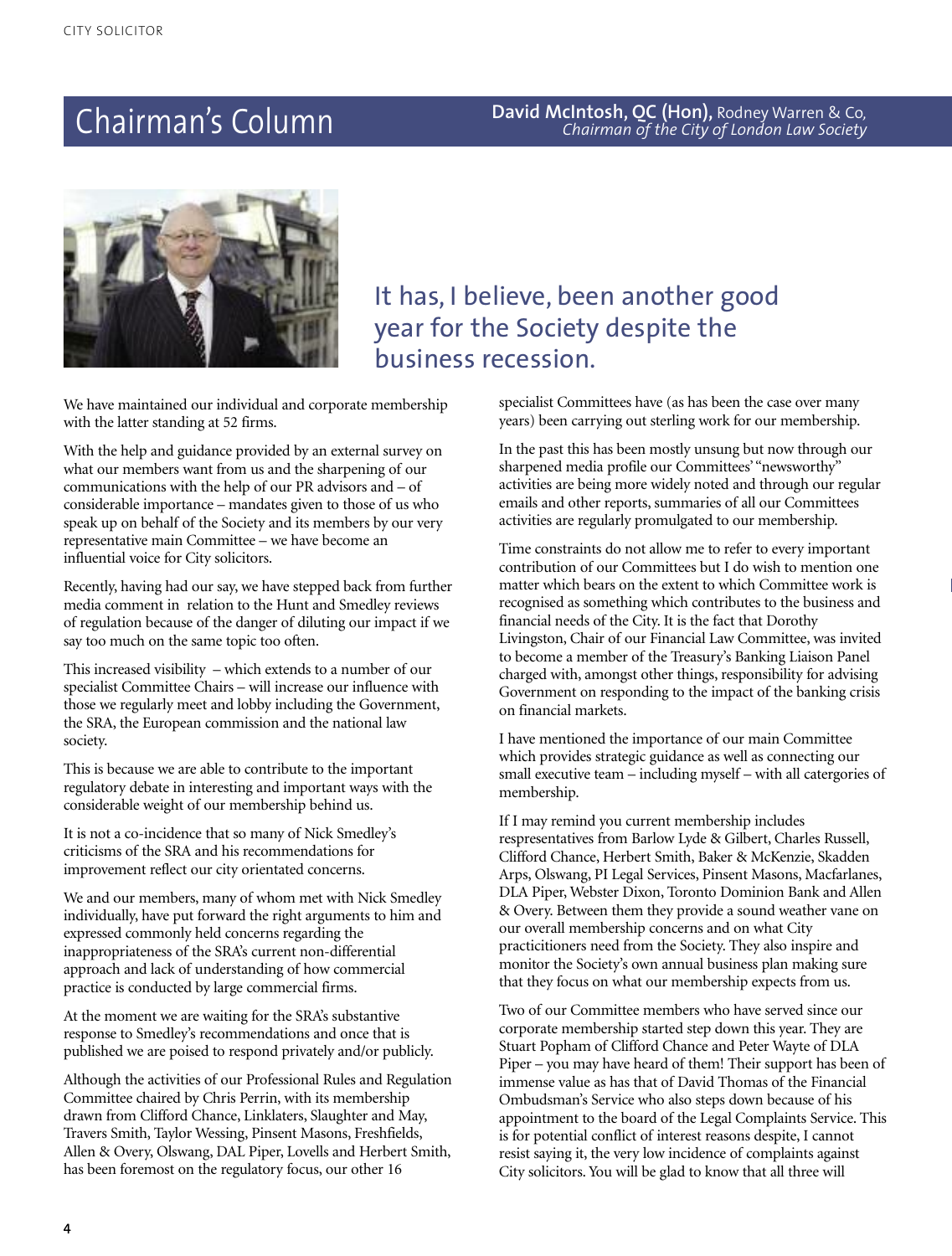continue to be involved in the Society's and Company's activities as individual members.

They are especially thanked because they are retiring from the Committee. Others who remain on it and who have pulled their weight to the same extent will no doubt receive thanks at future AGM's – as long as they keep up the good work! You see how I try to motivate!

One other happening which deserves a special mention was the meeting of World City Bars hosted by the CLLS here in London in October. Our new Master played a considerable role in enhancing the event which was attended by 13 World City Bar Associations who, as well as being entertained socially at the Master's then home as Lord Mayor, the Mansion House, were also the guests of Allen & Overy, Clifford Chance and Freshfields for the meeting's working sessions.

The relationship between the Society and the Company is for all practical purposes as strong as it has ever been. There is no doubt that the Society, unlike any other local Law Society in England and Wales, has a massive advantage as a result of being tapped into the fabric of the City of London through

the Company. The support through the Society and the Company is mutual and if I may express a view, virtuous.

The Society whole-heartedly supports the idea announced by Sir David as incoming Master, of heightening the standing of City solicitors internationally. His idea regarding introducing a global kite mark for City solicitors and filling the vacuum left for this by the national Law Society is tabled for discussion at our main Committee meeting.

May I also take this opportunity of thanking Neil Cameron, Liz Thomas and Denise Llewellyn, whose efforts are shared with the Company, as well as Robert Leeder, the Society's Policy and Committees coordinator. A small but very effective team that serves our membership well.

Finally and on a personal note can I thank you and the entire membership for providing me with the stimulating role of Chair of the Society over the last five years and surprisingly the reason for my now being a Queen's Counsel without having to pass any exams! I cannot tell you how much pleasure the award of this unexpected honour has given me and my family.

David McIntosh, Chairman of the CLLS, recently travelled to Rio de Janeiro on behalf of the national Law Society to attend the Order Dos Advogados Do Brasil (OAB) Business Meeting and to participate in the Lord Mayor's Business Delegation in Rio De Janeiro on 6, 7 & 8th May 2009. Here is his report on both events:-

### **Attending OAB Meeting**

### **7th May**

I attended preliminary meetings with the Chair of the OAB, Mr Raimundo Britte and its Head of International Affairs, Mr Robert Burato (whom I had met at the IBA Meeting in Buenos Aires in the Autumn when this invitation was extended) and also Presidents of Local Bar Associations – including Rio and other members of the host welcoming party. They were very pleased about the Law Society (and the Lord Mayor's!) support for their meeting.

I was then part of the Lord Mayor's delegation for lunch at the OAB office and at the opening ceremony at which the Lord Mayor spoke with translation. As the rest of the OAB programme for the day was without translation it was opportune for me to join the Lord Mayor for his afternoon and evening meetings (see below).

### **8th May**

After a further meeting with Robert Burato (at which the strength of the Law Society's relationship and the interest of UK Law firms in Brazil was discussed) I joined the OAB meeting in time for my participation in its Panel Discussion on the pros and cons of mandatory or voluntary membership of BarAssociations/Law Societies (with translation).

#### My fellow panellists and speakers were:

Jorge Fontana – Member of OAB National Commission of Internal Affairs Julio Ernesto Bilbiani – President of the Bar Association of Paraguay and Carols Alberto Andreucci – President of the Argentina College of Abogados (whom I had also met in Buenos Aires).

For reasons referred to below the legal interface between Brazil and the UK is likely to increase and the Law Society's closeness with Brazil – the world's 7th largest economy and 3rd largest Bar Association after the USA and India has the potential to serve the UK's international law firms well.

### **The Lord Mayor's Delegation**

#### **6th May**

I attended the delegation briefing at the British Consulate following the Lord Mayor's party's arrival from Sao Paulo (and before that Buenos Aires).

The briefing was impressive, particularly the powerpoint presentations by Steve Rimmer of KPMG in Rio and only slightly less so by Mauricio Chacur, the President of Investe Rio – its Development Finance Agency.

The Lord Mayor referred to a "hot off the press" Report from the Corporation of London entitled "The Challenges and Opportunities for Financial Business in Brazil". The common message was that the UK business sector is not sufficiently aware of the extent of the business opportunities - in all sectors – in Brazil and that the bureaucratic hurdles in the way can be and are worth overcoming. Once this challenge is taken up, there will be much for UK law firms in Brazil.

### **7th May**

Having re-joined the Lord Mayor's delegation for lunch and the opening of the OAB Meeting, I remained with the Lord Mayor's party into the evening. This included attending and participating in meetings with the Brazilian Financial Services Regulator, Ms Maria Helena Santana and the Director of its Collective Investment Schemes, Carlos Rebello Sobrinho and later with the Governor of Rio de Janeiro, His Excellency Governor Sergio Cabral, at which the messages regarding the democratic and economic soundness (Brazil has not been much affected by the world credit and commodities decline) and business opportunities in Brazil were fortified.

The Lord Mayor was very adept at "selling" our law firms' legal services – clearly assisted by his own background of accountancy practice involving many major law firm clients. On more than one occasion he referred to Law Society participation in his delegation and his aides privately praised the quality and help to the Lord Mayor's office derived from Law Society briefings.

I believe the opportunity to combine attending the OAB Meeting as a speaker/panellist with joining the Lord Mayor's delegation made the long distance trip worthwhile from the Law Society's perspective.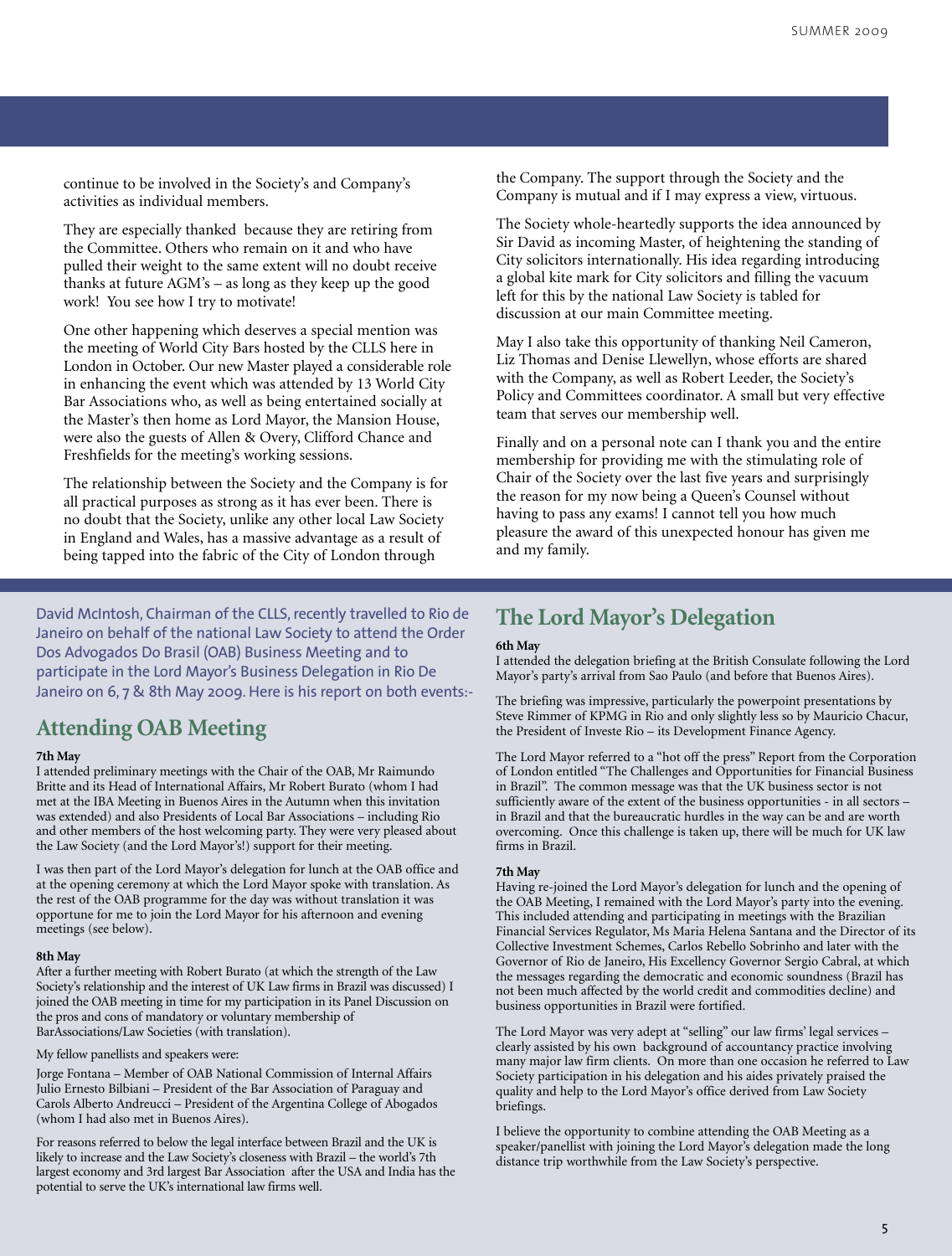

# New Master's Statement at the AGM On 15 June 2009

I am tremendously grateful to the Court and to you all for electing me as your Master for the 2009-10 livery year. It is an enormous privilege and I am only too aware of the very high standards set by recent Masters not least our Retiring Master, Alexandra Marks. She has been only our second Lady Master ever and has had an outstanding year in every way; on your behalf I would like to thank Alexandra most sincerely for everything she has done for the Company and generally for law in the City in very difficult economic circumstances.

The cognoscenti amongst you may have noticed that I and my two Wardens are all Aldermen of the City of London. I believe this is probably the first time in the history of the Livery over more than 800 years that any Livery Company (and there are now 108 of them) has had three Aldermen in this position. Another first for our Company! All we need now is for an Alderman to be our third Lady Master.

JK Galbraith famously said that: "there are two kinds of economists, those who don't know the future and those who don't know that they don't know". The ongoing financial crisis of the last 21 months has witnessed the greatest financial event of our careers. We had the Northern Rock bailout in autumn 2007, followed by huge losses by UBS, the rescue of Bear Stearns in March 2008 and then of Fannie Mae and Freddie Mac, and then the calamity of Lehmans being allowed to go bankrupt on 15 September 2008 but AIG being bailed out the very next day, then came Bradford & Bingley, the Icelandic banks fiasco, the LloydsTSB bailout following the HBOS merger and the RBS bailout following the ABN acquisition and the forced changes in their respective boards. Many distinguished economists and central bankers on both sides of the Atlantic read it wrong; the FTSE index even reached an almost all-time high of 6,456 at the beginning of 2008. It was not an easy time to hold the office of Lord Mayor.

Martin Wolf writing in the FT as early as September 2007 said: " It took foolish investors, foolish creditors and clever intermediaries, who persuaded the former to borrow what they could not afford and the latter to invest in what they did not understand, to create the conditions for the current credit crisis". As we know the word "credit" is derived from the Latin "credere" meaning to trust; there is still an enormous lack of trust in the financial and inter-bank markets and despite the enormous and commendable efforts of Governments and of the G20 and the unproven optimism of our own Treasury, there is a very long way to go before the European economies will recover and unemployment start falling back to the levels of 21 months ago.

So against this turmoil where does this leave the City's legal profession? Well, in 2007-8 fee income of the 100 largest law firms reached a record £14 bn and all UK legal services contributed about 1.5% of GDP; 320,000 people were employed in the sector; and four of the largest six Global 100 firms in terms of global revenue were headquartered in the UK; in terms of headcount UK firms held five of the top seven places. Perhaps surprisingly the 2008-9 year which has just ended looks as if revenue was similar to the previous year although profits understandably were down. However firms have had to adapt and cut their cloth accordingly to deal with the new economic environment and as we know many firms have had to make partners and staff redundant or place them on a reduced working week and have asked trainees to defer their training contracts. In my 40 years' experience in the City we have never seen anything of this magnitude before.

It is my firm belief that our legal profession in the City will come out of this recession in a year or so well placed to take advantage of the global opportunities ahead having had to adapt and adjust our business models. The City may change and indeed needs to change in certain areas in terms of regulation, but it will continue to be one of the two major global international financial and legal centres. The opportunities ahead include how we adapt to the post Legal Services Act landscape of new services, Legal Disciplinary Practices and in due course Alternative Business Structures and the new competition they will bring.

The areas in which we must continue to be active include influencing the legislature and the regulators in the areas in which our firms and their clients are affected; ensuring that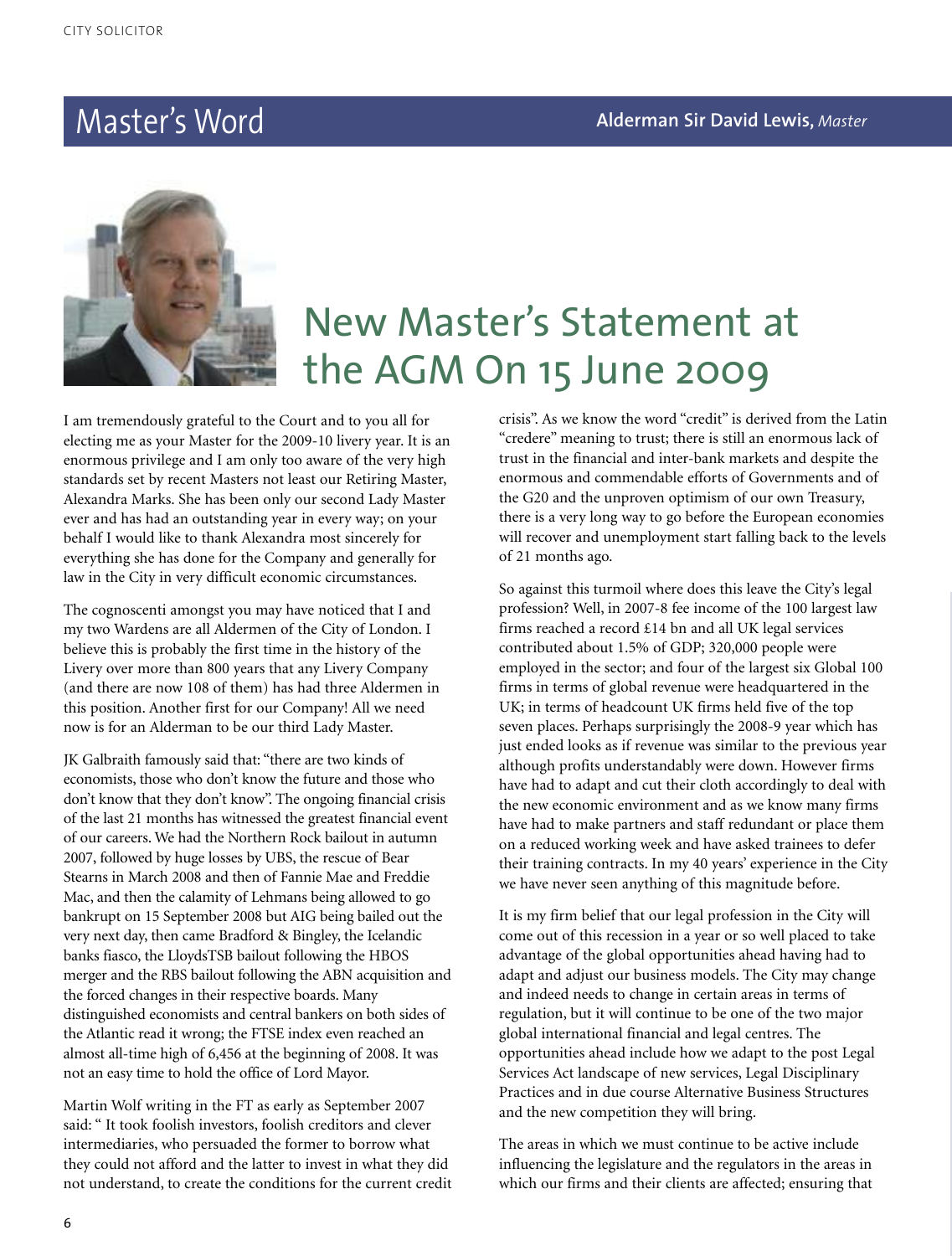we never forget our basic values of ethics, probity, integrity, independence, acting at all times in the interests of the client and upholding the rule of law (and we should never forget what happened to some of the Judges in Pakistan); and arguing that whilst there are benefits in retaining "one profession", regulation and supervision of City practices must be appropriate and relevant in the details of such issues as conflicts, confidentiality, referral fees etc, and I hope Lord Hunt will listen closely.

But we must also market our profession better than we do. I applaud what the Law Society is doing in promoting "excellence" and recognising outstanding achievement in the profession and we must continue to work with them. However in one area we need in my view to take the initiative. Over the past two years I have been discussing with the Law Society the possibility of changing their Charter to enable solicitors to be given a global kite-mark of recognition in the same way as chartered accountants become ACAs on qualification and then FCAs after some years of experience. An attempt was made last year to change the Charter with the recommendation of Council but the membership voted this down unwittingly because it was part of a composite resolution which also encompassed a controversial proposal about those who do not have practising certificates and some others being permitted to become members of the Law Society. Sadly, I am told by the President that there is no current wish to resurrect the idea of "Fellows of the Law Society" or equivalent. We in the City represent firms who act for all the FTSE 100 companies and they employ some 17,000 solicitors. I believe that since the Law Society is not minded to pursue this idea at the present time we need to lead the way on this issue initially. I would like to start a debate and to explore the idea of this Company or our associated City of London Law Society permitting our members to use the titles "MCS" and "FCS" (which would stand for Member or Fellow of the City Solicitors' Company or City Law Society) or equivalent. We will be very interested in your views and will of course be asking the City law firms for their views before deciding whether or not to pursue this idea.

Finally may I thank you all again for electing me to this office. I very much look forward to the year ahead.

# Prizes 2009



### **The Distinguished Service Award**

The Award for 2009 was presented to Chris Perrin (pictured above) of Clifford Chance LLP in recognition of his work over many years on the Conflict of Interest Rules and his service as Chairman of the Professional Rules and Regulation Committee.

### **The Company's Prize**

The Prize for 2009 was awarded to Preena Patani, a trainee with Ashurst LLP. An article based on her winning essay is printed on page 10.

### **Inter-Firm Clay Pigeon Shooting Trophy**

The winning team for 2009 was Ken Baird and Simon Stebbings of Freshfields Bruckhaus Deringer.

The following presentations were made at the Company's AGM on 15th June 2009 in honour and recognition of achievements during the last year:-

> The prize for individual best gun was won by Ken Baird from Freshfields Bruckhaus Deringer.

### **Inter-Livery Bridge Competition**

The Company's team of Roy Griggs and Mark Nicholls of CMS Cameron McKenna finished 3rd out of 65 teams in the Inter-Livery Bridge Competition.

The Prince Arthur Cup Inter-Livery Golf Competition was held on 21st May and the Company's team of Anthony Surtees, Richard Grandison, Stephen Turnbull and Frank Donagh finished 6th out of 52 teams.

### **Our congratulations to them all**.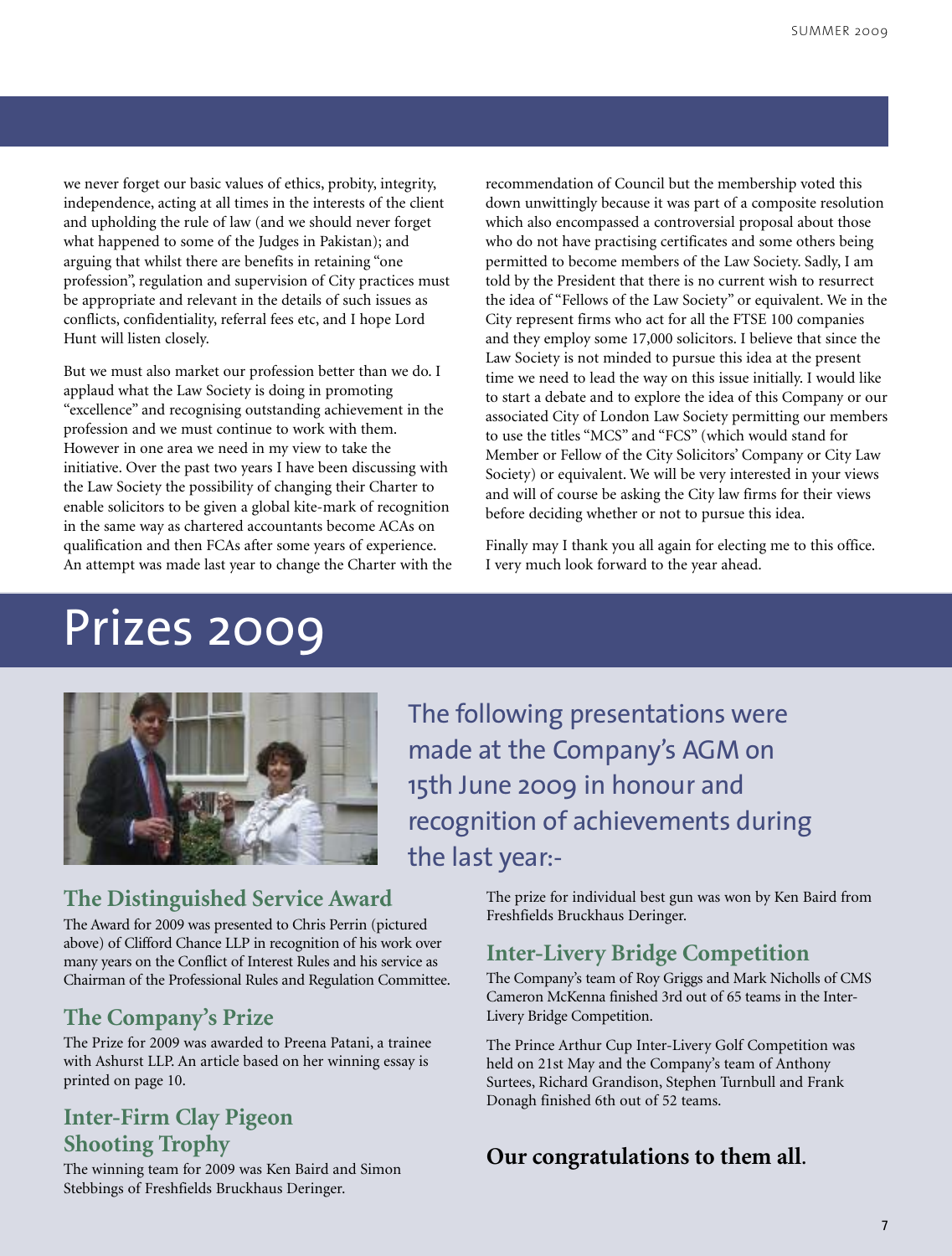# Dates for 2009

### THE CITY OF LONDON SOLICITORS' COMPANY

| Mon. 7th Sept.         | General Purposes Committee,<br>at the Company's offices at<br>4 College Hill, EC4 at 5.00 p.m.            |
|------------------------|-----------------------------------------------------------------------------------------------------------|
| Thurs. 24th Sept.<br>∗ | Court meeting at 4.30 p.m. followed<br>by Court Dinner at 6.30 p.m.                                       |
| Tues. 29th Sept.       | Election of Lord Mayor, Guildhall,<br>11.45 a.m. followed by lunch at<br>venue to be arranged. Liverymen. |
| Thurs. 5th Nov         | General Purposes Committee, at the<br>Company's offices at<br>4 College Hill, EC4 at 5.00 p.m.            |
| Sat. 14th Nov.         | Lord Mayor's Show                                                                                         |
| Mon. 23rd Nov.         | Livery Dinner, Drapers' Hall,<br>Throgmorton Street, EC2.at 7.00 p.m.<br>Liverymen and Guests. D.         |
| Thurs. 26th Nov.<br>∗  | Court meeting at 11.00 a.m.<br>followed by luncheon at 1.00 p.m.                                          |

# THE CITY OF LONDON LAW SOCIETY

- Wed. 30th Sept.  $\dagger$  Committee of the City of London Law Society at 11.00 a.m.
	- † Carvery Lunch at 1.00 p.m.
- 
- Wed. 2nd Dec  $\dagger$  Committee of the City of London Law Society at 11.00 a.m.
	- † Carvery Lunch at 1.00 p.m.



- \* At Cutlers' Hall, Warwick Lane, EC4.
- † At Butchers' Hall, Bartholomew Close, EC1.

# New Members

**The following people have been admitted as Freemen of the Company, in person and in absentia:-**

| <b>NAME</b>                    |
|--------------------------------|
| <b>Christian Simon BROWNE</b>  |
| <b>Michael Joseph Ramsay</b>   |
| <b>Bonner COATES</b>           |
| <b>Richard James DARTNELL</b>  |
| <b>Christine GALLYER</b>       |
| <b>John Pelly NELMES</b>       |
| <b>Emmanuel NINOS</b>          |
| <b>Thomas William PEMBERTO</b> |

**NAME FIRM Cannings Connolly**  $B$ **Shell International BV** 

 $P$ **insent Masons LLP Christine GALLYER AW Law John Pelly NELMES Field Fisher Waterhouse LLP Emmanuel NINOS Shadbolt LLP**  $\mathbf{Shadbolt}$  **LLP** 

**The following Freemen have been admitted Liverymen of the Company:-**

**NAME FIRM Shona Virginia Playfair CANNON Formerly BT plc Stephen Francis JONES Baker & McKenzie LLP Vincent Francis MERCER Speechly Bircham LLP Michael Anthony WEBSTER** Webster Dix<br> **John Todd YO<u>UNG</u> Lovells LLP**  $\overline{\text{John Todd YOUNG}}$ 

**The following people have been admitted as Members of the City of London Law Society:**

**NAME FIRM Iames ANDERSON Metronet Rail** 

**John Gordon BAIRD Osborne Clarke**

**Robert COOMBES Slaughter and May Patrick CORR Sidley & Austin LLP Thomas TRY Slaughter and May Stephen WILKINSON Royds Solicitors**

**(Affiliate Member) Annalisa CHECCHI International Director, Junior Lawyers Division, the Law Society**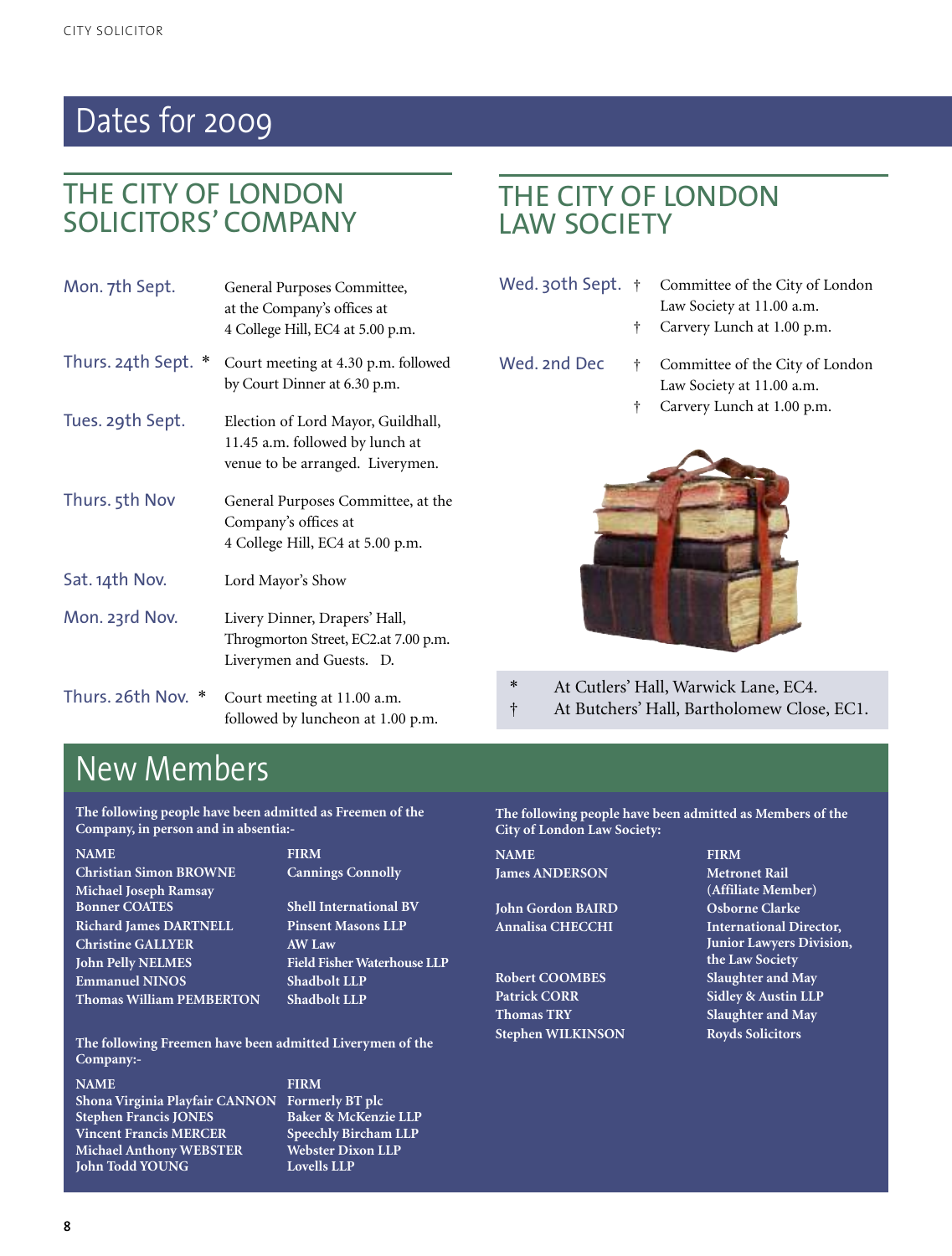# Members' News

For Sale (by <sup>a</sup> member of the Company): A cask of 1983 Chateau Lacaze Armagnac A cask of 1989 Chaleau Education<br>currently in bond. Approximate cost of bottling £1,500 <sup>p</sup>lus VAT, expected to <sup>y</sup>ield thirty cases (12 bottles each). Offers invited, in region of £1,000.

Initial enquiries via the office at mail@citysolicitors.org.uk or 020 7329 2173

Tony Morris, now a Consultant at Linklaters who until recently chaired the CLLS Competition Law Committee has been appointed to the Competition

- Commission and takes up his position on
	- 1st September.

*Liveryman Peter Scrafton has been appointed a Honorary Member of the Rating Surveyors' Association. He is the first lawyer and one of the first non-surveyors to be honoured.*

**Michael Smyth of Clifford Chance LLP received <sup>a</sup> CBE in the Queen's Birthday Honours for services to Pro Bono Legal Work.**



# Inter-Livery Swimathon – 30th March 2009

*The City of London Solicitors' Company once again took part in the Inter-Livery Swimathon held at Woodcote Park in Epsom to raise money for the Lord Mayor's Appeal.*

*The Team Captain, Robert Stevenson (Berrymans Lace Mawer), led the rest of the CLSC team in completing a distance of 5000 metres. Other team members (pictured) included, Richard Keczkes (Olswang), Janet Wayman (Davies Arnold Cooper) and Gemma Jones (Lawrence Graham), Kate Taylor (Olswang) and Daniel Altneu (Lawrence Graham).*

*Our thanks and congratulations go to them all for representing the Company at this event.*

# The Wig and Pen Prizes 2009

City of London Law Society and the City of Westminster and Holborn Law Society invite applications for the annual Wig and Pen Prizes for pro bono legal work by young solicitors. Nominations for the Wig and Pen Prizes which form part of the Junior

Lawyers Division Pro Bono Awards, have now opened and the closing date for nominations is 11th September 2009. Nomination packs are available from www.lawsociety.org.uk/awards

Applications for the Wig and Pen Prizes are invited from individuals who have been nominated for the JLD Pro Bono Awards 2009 and have been admitted as solicitors for less than 5 years. There is also a requirement that a candidate must either be a member of the City of London Law Society or the City of Westminster and Holborn Law Society or work as a solicitor within the catchment area of either Law Society.

The Prize is awarded to a candidate who has made a significant contribution to the quality of justice in their communities and in helping to ensure the legal system is open and available to all. In particular, the judges will take into account -

- (a) the length of time involved in giving free legal advice or representation to people who have otherwise failed to obtain access to justice;
- (b) the candidate's involvement in setting up new or innovative projects providing free legal services to people who would otherwise fail to obtain access to justice;
- (c)the significance of the candidate's service to their clients and their community; and
- (d) the extent to which the candidate's contribution was made in his or her own time outside that person's normal employment.

Two Prizes may be awarded. The first Prize consists of a silver ink stand and quill pen to be held by the winner for one year and a cash sum of £1,000 which is paid to the charity or project of the winner's choice as approved by CWHLS and the City of London Law Society. A second Prize may be awarded to a candidate who is not in receipt of the first Prize and, at the closing date for entries, does not work within the local Law Society catchment area of the first Prize winner. The second Prize consists of a cash sum of £500 to be paid to the charity or project of the winner's choice as approved by CWHLS and the City of London Law Society.

This year's prize will be awarded at a ceremony on the evening of 12th November 2009, during Pro Bono Week.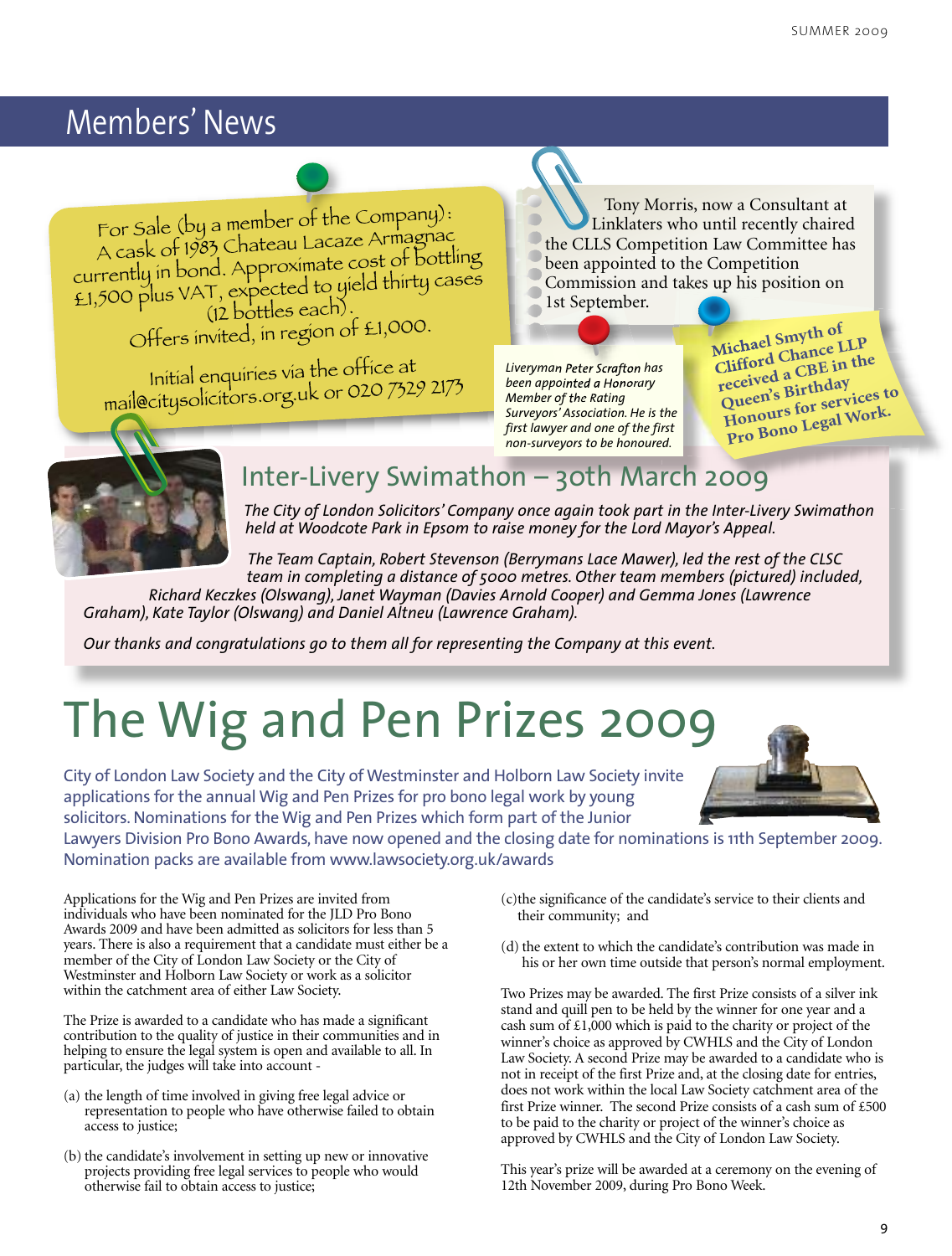# What do you regard as the key challenges that City firms will face over the next five years and how would you address them?



"It is not the strongest of the species that survives, nor the most intelligent, but the ones most responsive to change" – Charles Darwin.

Never before has Darwin's insight on survival in the natural world been so apt for the various species and beasts in today's global economy. Recent unprecedented events, including the fall from grace of former financial powerhouses, has been so severe that the mere term 'investment bank' conjures feelings of rage and embarrassment where pride and arrogance once stood. Globalisation has acted as a catalyst in turning a focussed financial scare into a non-discriminatory global crisis and has resulted in companies across all sectors being pushed to the brink and perhaps beyond.

Traditionally law firms have been well placed to weather storms of such magnitude. However the current crisis is not just a cyclical downturn but rather a representation of a paradigm shift, which requires even the most robust business models to be put under scrutiny.

Law firms have turned their attention to two main priorities – capturing as much business as possible while at the same time applying a sharp focus to their cost base. Most firms already recognise the opportunity for saving overhead costs and tightening up on discretionary expenditure but firms should resist the temptation to minimise costs that enable partners to continue building rapport with their clients and pursue other opportunities. Firms have also turned to reducing the number of working hours for employees and/or freezing their wages. A more creative approach has been employed by Spanish bank BBVA which has offered its employees the opportunity not to come to work for 5 years in exchange for nearly a third of their normal salary and a guaranteed job when they return. Such measures

This article is based on an essay by Preena Patani of Ashurst, winner of the City of London Solicitors' Company Prize 2009. Preena is pictured with the Master Alexandra Marks and Tony King, Chairman of the CLLS Training Committee.

> demonstrate the drastic steps companies are taking in order to save costs by avoiding making redundancies where staff are entitled to large payoffs under domestic laws.

> Leadership teams will face an ongoing challenge in managing headcount consistent with demands in a lower-growth environment. This equation will continue to vary for the foreseeable future so it will be important to keep a close eye on when these changes unfold and to react to them as soon as possible.

> Firms will also have to adapt to the various new legislation that will be introduced over the next few years to account for the serious weaknesses that have been highlighted in the UK regulatory framework. For instance, the Banking Act 2009 was introduced to provide a permanent framework for dealing with banks and building societies that fail or are likely to fail, to ensure stability in our financial system. However, we are yet to discover how it will feel in practice and it remains an area of uncertainty.

> The world economy is forecast to contract this year for the first time in 60 years. The client pool available to law firms will also shrink, particularly in the financial services sector which had been a leading source of business. There will be tremendous pressure on fee rates as companies battle to reign in costs and shore up their balance sheets in the wake of the credit crunch. A potentially attractive cost saving mechanism that most law firms have not yet given serious thought to is outsourcing. At present a large number of law firms are apprehensive about sending their legal work to another country which highlights their concerns relating to data security, client confidentiality and quality of work delivered. Outsourcing providers need to gain the confidence of law firms and demonstrate that a satisfactory end product will be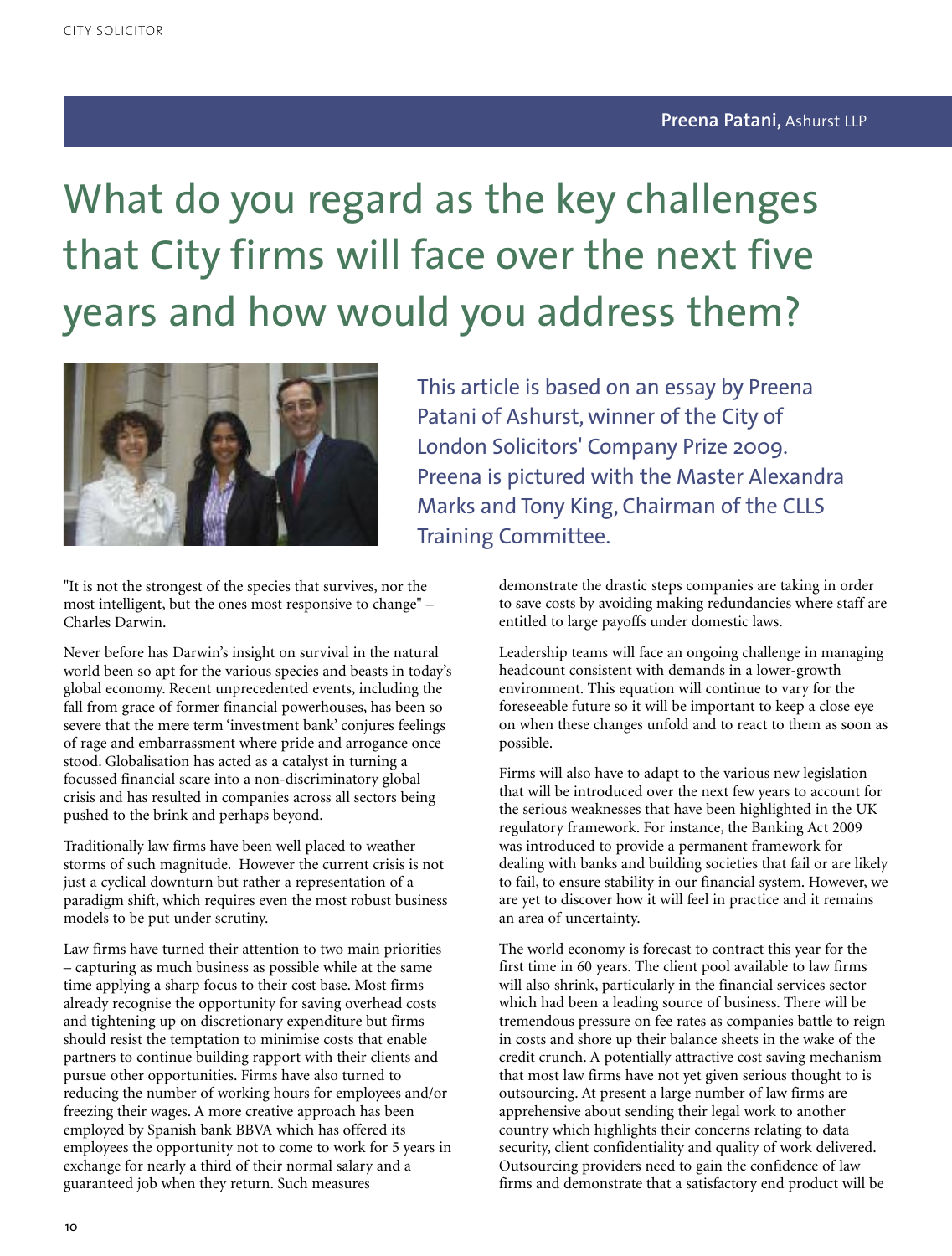delivered; however, as yet the benefits of outsourcing do not appear to be substantial enough to override law firms' concerns. A solution could be to sign a service agreement with an outsourcing provider for a trial period to determine whether they can provide the quality of service expected.

The implementation of the Legal Services Act will provide a further catalyst for change as institutions outside the legal profession will have a much greater influence on how on some firms are managed. The extent to which this affects CITY firms will depend on the degree of change each firm is willing to succumb to; it can involve rebuilding the way law firms do business with new or potential clients. This should enable partners to spend more time on the most complex needs of clients and delegate other work as far down the hierarchy chain as possible. The Government's plans to encourage alternative business structures to increase competition and choice for consumers will result in companies such as Tesco being able to provide legal services. This will be an attractive proposition for individuals or companies who want a fast, easy and cheap way of getting legal advice on simple transactions. However, this will be at the expense of local law firms who will view Tesco as a direct competitor. It is less likely to affect City firms as they traditionally deal with more complex transactional work, tailored specifically to each client dependant on their commercial circumstances. Protestors of the Government's plans have stated, "Legal services by supermarkets is as ridiculous as lawyers selling beans". These protestors have united under a brand name QualitySolicitors.com which has attracted 100 law firm members which they plan to market to rival moves by chain stores or any other newcomers to the legal market.

The type of deal activity has also shifted. Law firms are less able to use their junior lawyers to churn out standard deal terms as transactions become more complex and require

more creativity and thought from senior lawyers. This could lead to the potential collapse of the traditional law firm pyramid structure, as clients become less willing to pay for junior lawyers and the ending of the billable hour method of charging as clients look for increased predictability in bills. Law firms could place more emphasis on variable as opposed to fixed remuneration based on performance to motivate their lawyers and to ensure they retain and capture as much business as possible.

Decisive leadership and the ability to manage change will be key attributes for city firms. Firms have displayed prominent entrepreneurial flair in pioneering new markets, especially in relation to emerging markets and business in the East, and will now have to continue tapping into that knowledge to adapt to the changing markets to create new opportunities. The key is to unlock the potential in all areas of business. At the core of identifying the right leadership is the recruitment process. Law firms could introduce fixed contracts for senior marketing posts. This way firms can ensure they have the appropriate marketing expertise for every stage in the economic cycle and thereby meet changing commercial priorities. A regular injection of ideas and energy will ensure firms remain competitive and guard against stagnation.

At a time like this it is important for law firms to be proactive rather than reactive and try to anticipate the way in which the markets are going to change, where new opportunities will develop and who the best people are to lead their business forward. Although there is a great amount of uncertainty as to what lies ahead there are already steps that firms can take to ensure they are best placed for when the markets pick up again, which they undoubtedly will at some point in the future. All law firms will need to adjust to the times and those that do not will fall behind. As Darwin has stated it is those most responsive to change that will survive.



One of Alexandra Marks' last events as Master was to be "Jailed & Bailed", in aid of the Red Cross. She is pictured under arrest at Mansion House, charged with masquerading as the Lord Mayor (Dick Whittington) in the 2008 Lord Mayor's Show, before being transferred to jail (and a good lunch!) at the Tower of London. She was released on bail later that day, having raised £4,500 for the Red Cross.

Photographs by Bob Kauders

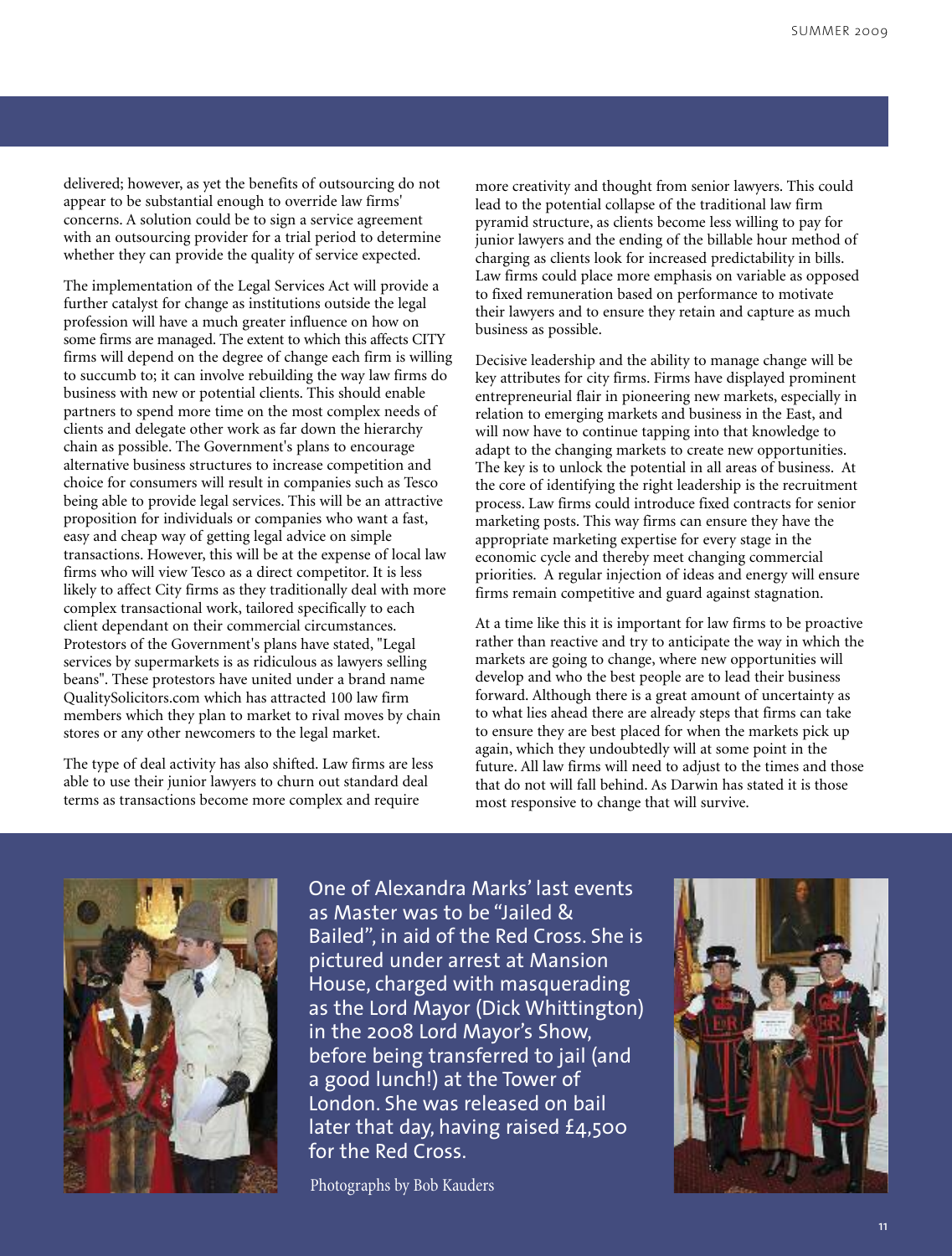

# Young Solicitors and the City (With apologies to Darren Star and HBO!)

One moment they're little more than students in sharp suits who don't know what WIP means, and the next they're convincing you that they really

are the next "Mr Big". Some are even cheeky enough to ask to become involved in a guerrilla outfit called The Junior Lawyers Division or, even worse, the City of London Law Society and dress it up as career development!

So (in the words of Carrie Bradshaw), "I got to thinking about relationships". The question that I was asked is "Why? What added value will this bring to someone who is working hard, hitting targets and generally doing well?"

Those that ask the question are committed, interested, talented and ambitious and some, shockingly enough, genuinely do want to give something back to the profession. The odd one or two have even read the huge volumes of papers making up the Legal Services Act and the various responses to it from the earlier consultation phases and have realised the potential impact that this will have upon their chosen career path.

These people can be good or even excellent billers who show interest in the firm, take an active role in marketing and cross selling and support the firm's events. Young solicitors not only have a lot to offer, but they have far more interest in practice affairs than they appear to at first glance. Today's junior fee earner is tomorrow's managing partner. It's just a question of dates. It can however be difficult, if not impossible, to find out about the nitty gritty of running a practice and the relationship with businesses. Added to this, it is practically career suicide to admit that you lack "commercial knowledge" of any kind and for some, it is not easy to find the answers.

What we need, and are searching for, is a form of mentor to develop our careers after qualification and develop those aspects of our development that are not routinely covered. The so called "soft skills" which are rarely, if ever, taught on courses. It is also rare for a partner and junior fee earner to have a relationship where this is offered, especially in the smaller city firms. It's certainly not available on a standard basis but as it's such an essential thing for the future of a firm (not to mention the profession) don't you think it should be?

This is where the City of London Law Society and the Junior Lawyers Division come in. Working together, these organisations have the contacts and experience to help develop young solicitors with a mixture of training and social events and in particular, introducing them to the principles of networking (at no exposure to the firm's business strategy) at

City of London Law Society events.

Social events such as the very popular wine tasting evenings and the JLD Annual Conference and Ball are also an excellent way of relaxing after a hard day's work and widening our network of peers nationally and internationally. There is also the added carrot that at events, the young solicitor will make more contacts and therefore bring more work into the firm.

Many young solicitors feel that there is an impenetrable fog surrounding certain skills sets that sometimes is not lifted until it's too late. It is not a valid argument to say "well, I learned on the job, that's how it's always been, that's how it was with me, and that's how it will remain". That is a somewhat short sighted and potentially costly view that I suspect many will not support as a result.

The organisations I have mentioned are committed to developing the careers of young solicitors, supporting charities, professional representation of member's interests and of protecting the future of our profession as a business within the City. The most important aspect of the relationship in my opinion is the commitment to further business.

I have certainly found interaction with the Law Society, City of London Law Society and what was the Young Solicitors Group (now the Junior Lawyers Division) has developed my career and introduced me to opportunities via networking and training that I would not otherwise have had. I would certainly not have been promoted to partnership somewhat earlier in my career than many of my peers at university without making a determined effort to better my skills base and knowledge of the profession as a whole and especially the issues that threaten to impede our business and working relationships for the future. It is pointless adapting after the event and complaining that someone else has stolen a march on us.

With the right encouragement and mentoring, you are not only going to get the best out of your young solicitors performancewise, but also you are investing in the future of your firm and protecting your partnership succession. This will become increasingly important considering the well publicised talent drain that the profession is experiencing and during the current economic climate.

So maybe, just maybe, that cocky young chap in the sharp suit may be buying his Carrie Bradshaw a Cosmopolitan having lived up to his billing.

With a little help from his friends.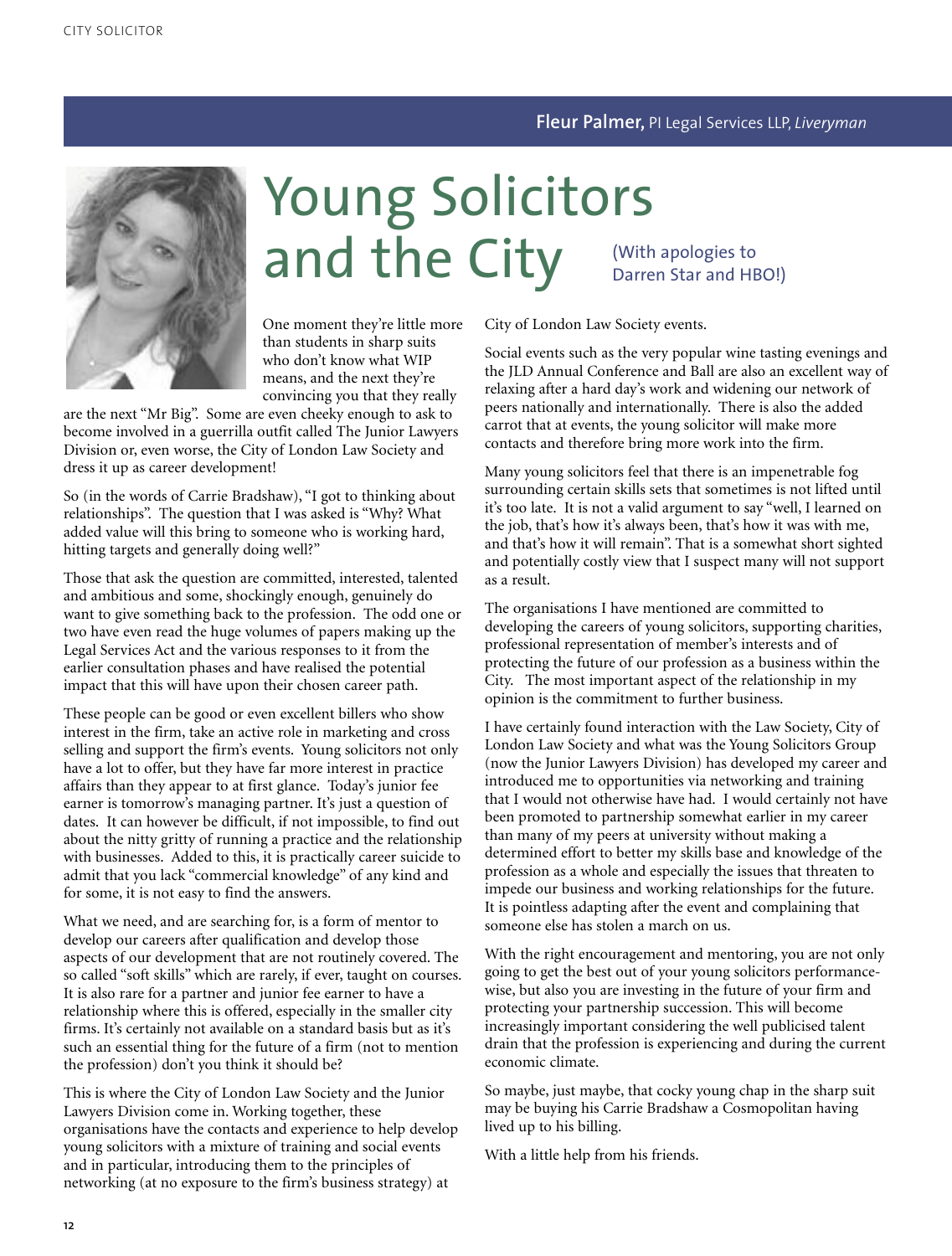# POLICY & COMMITTEES COORDINATOR'S REPORT

The CLLS's Committees have remained busy during the first half of 2009, producing 44 submissions, as well as 3 pro forma/guidance documents for the Profession:

- Guidance on execution of documents at <sup>a</sup> virtual signing or closing. (The Guidance was prepared by a joint working party of The Law Society Company Law Committee and The City of London Law Society Company Law and Financial Law Committees.)
- Pro forma circular to amend the articles of association of <sup>a</sup> listed company with effect from 1 October 2009 to cater for CA 2006 changes coming into effect on 1 October 2009 and to cater for other items of business at 2009 AGMs. (The pro forma circular was developed by a number of firms represented on the City of London Law Society.)
- City of London Law Society Land Law Committee Form of rent deposit deed

All of these submissions are available on the Committees' webpages, accessable via www.citysolicitors.org.uk. Following are the reports of the Chairs of the Company Law, Finance Law, Insurance Law, Land Law, Litigation, Professional Rules and Regulation, Regulatory Law, Revenue Law and Training Committees on their Committees' recent activities.

> **Robert Leeder,** *Policy and Committees Coordinator, City of London Law Society*

Liaison Panel set up under the Act, which is considering possible refinements to the "Safeguards Order" in relation to partial property transfers and revisions to the Special Resolution Regime Code of Practice. David Ereira, her alternate, has been active with members of the Insolvency Law Committee in a separate sub-group considering the SRR and Insolvency regime that might be appropriate for Investment Banks. There are order-making powers in this regard in the Act.

In addition we have commented on legislation related to charges over overseas companies and are disappointed that the DBIS (as we must now call it) has decided to defer consideration of our proposals to reduce legal uncertainty and cost in the system as it currently stands and as it is to be revised. These are expected to be considered as part of a wider review in 2011.

With the Company Law Committee and the Law Society Company Law Committee we have worked on guidance on the execution of documents in virtual closings, to address issues arising from recent case law (the Mercury case). The guidance is available on the CLLS web-site and follow up is being carried out by the Property Law Committee relating to real estate transactions.

We are commenting on the Brussels I Regulation revisions in a consultation ready this month and have a working party established to deal with proposals for a moratorium regime for larger companies, announced in this year's budget. We continue to keep an eye on a range of other developments affecting financings.

**Dorothy Livingston,** *Chairman,* Herbert Smith LLP



# FINANCIAL LAW COMMITTEE

This has been a busy period for the Committee.

Even after the Banking Act 2009 became law in February, there has been a great deal of activity in that area. We continue to have a standing working party including members of the Insolvency and Regulatory Committees and we are keen to be advised of any problems encountered in practice. We also liaise with the FMLC and LIBA, the BBA and ISDA on this legislation. Dorothy Livingston has been active as a member representing the CLLS of the Banking



# LAND LAW **COMMITTEE**

### The Committee has held two meetings in recent months.

We have continued our initiative with the Construction Law Committee to promote the greater use of the Contracts (Rights of Third parties) Act 1999 as an alternative to the use of warranties. We hope to be giving greater publicity to this in the coming months of the year.

We are working on standard service charge provisions which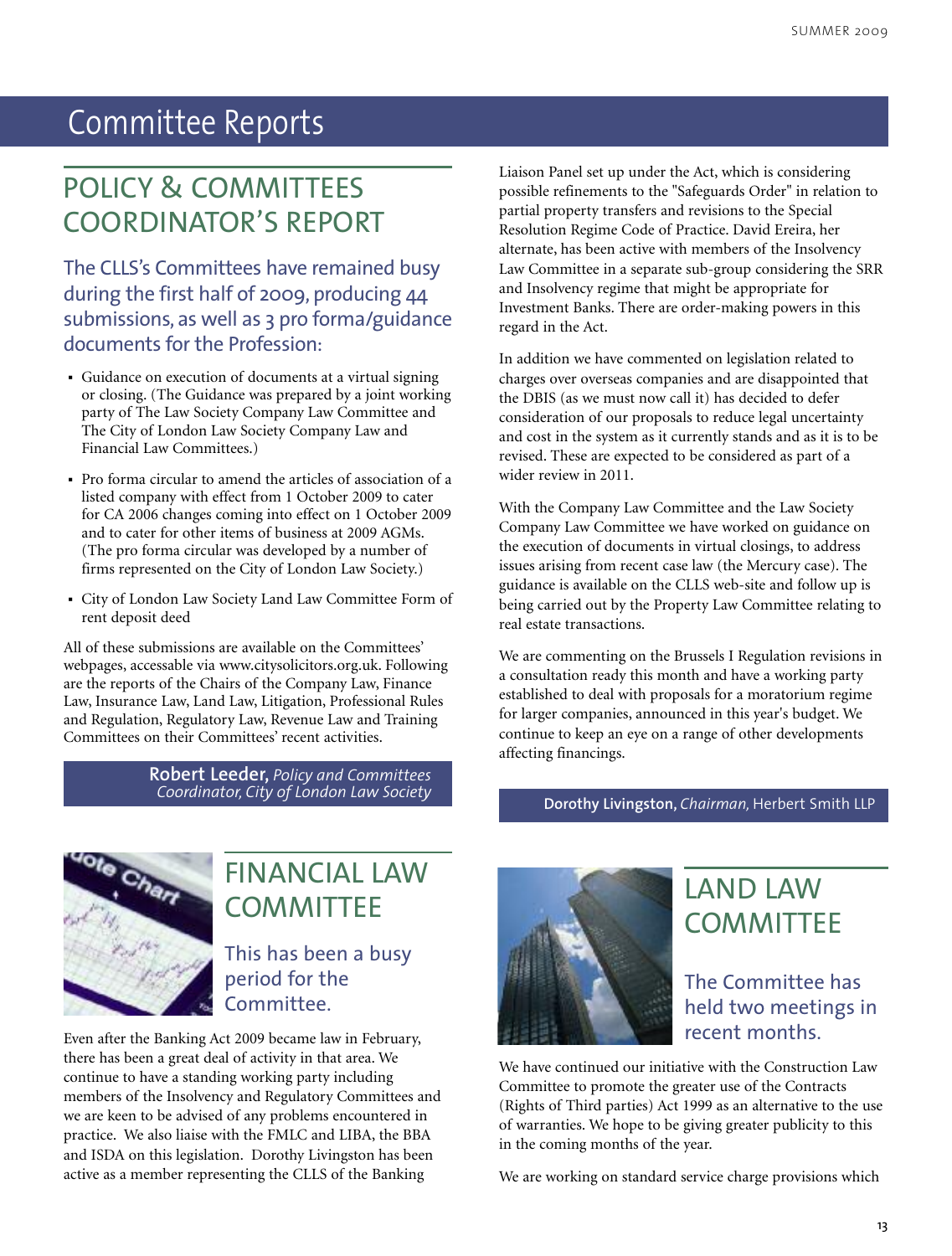will be compliant with the Service Charge code and institutionally acceptable. We intend to discuss these clauses with other industry bodies.

We have discussed issues in relation to "Green Leases" and the implications of the Carbon Reduction Commitment Scheme. We anticipate that these represent a general area which will need our attention in the future.

**Nick Brown,** *Chairman,* CMS Cameron McKenna LLP



# TRAINING **COMMITTEE**

The principal focus of the Committee's work over the last few months has been the SRA's review of the Qualified Lawyers' Transfer Regulations.

The SRA's consultation came to an end in February and we are waiting for the SRA to publish the outcome of the consultation with details of the next stage of this review. We will ensure the membership is aware of progress with this review.

In the coming months, the Committee will be monitoring the public information available on the SRA's work-based learning pilot and continuing to contribute on education and training issues to the debate on the future of the regulation of the profession.

**Tony King,** *Chairman,* Clifford Chance LLP

# COMPANY LAW COMMITTEE

The Company Law Committee meets every other month to discuss current developments in company law, regulation and practice.The minutes of the Committee can be found on the City of London Law Society website. Between meetings,

working parties of the Committee are formed to respond to consultations on issues of interest. Details of our recent work are provided below.

### **Guidance on the execution of documents – a response to the Mercury case**

As a joint working party, the Committee, the CLLS Financial Law Committee and the Law Society Company Law Committee produced practical Guidance to assist parties on the execution of documents at "virtual" signings. This was in response to certain obiter comments made in the now well documented case of R (on the application of Mercury Tax Group and another) v HMRC [2008] EWEH 2721. The Guidance was approved by Leading Counsel (Mark Hapgood Q.C.) in conference on 27 March 2009 and is available on the City of London Law Society website at http://www.citysolicitors.org.uk/FileServer.aspx?oID=571&lID=0.

### **Amendments to the Prospectus Directive**

In January 2009, the European Commission launched a consultation on its review of the application of the Prospectus Directive. The review included proposals to improve and simplify the Directive. The Committee was generally supportive of these and a joint working party of the Committee and the CLLS Regulatory Committee prepared a written response. This response included support for a shortened form of prospectus for rights issues in line with that proposed by the Rights Issue Review Group in their November 2008 report.

The full response paper is available on the City of London Law Society website.

### **Amendments to the Structure of the Listing Regime**

In December 2008, the FSA published a consultation paper relating to amendments to the Listing Rules and to the structure of the Listing Regime. The Committee submitted a written response to the paper jointly with the Law Society Company Law Committee, and, in particular, responded to the FSA's proposals relating to (i) the segmentation and labelling of the Listing Regime and the ability of issuers to migrate between different segments, (ii) disclosure by overseas issuers of shareholder pre-emption rights and of their compliance with the Combined Code, (iii) the availability of a directive-minimum share listing for UK companies, and (iv) the FSA's comments on regulation over global depositary receipts.

The full response paper is available on the City of London Law Society website.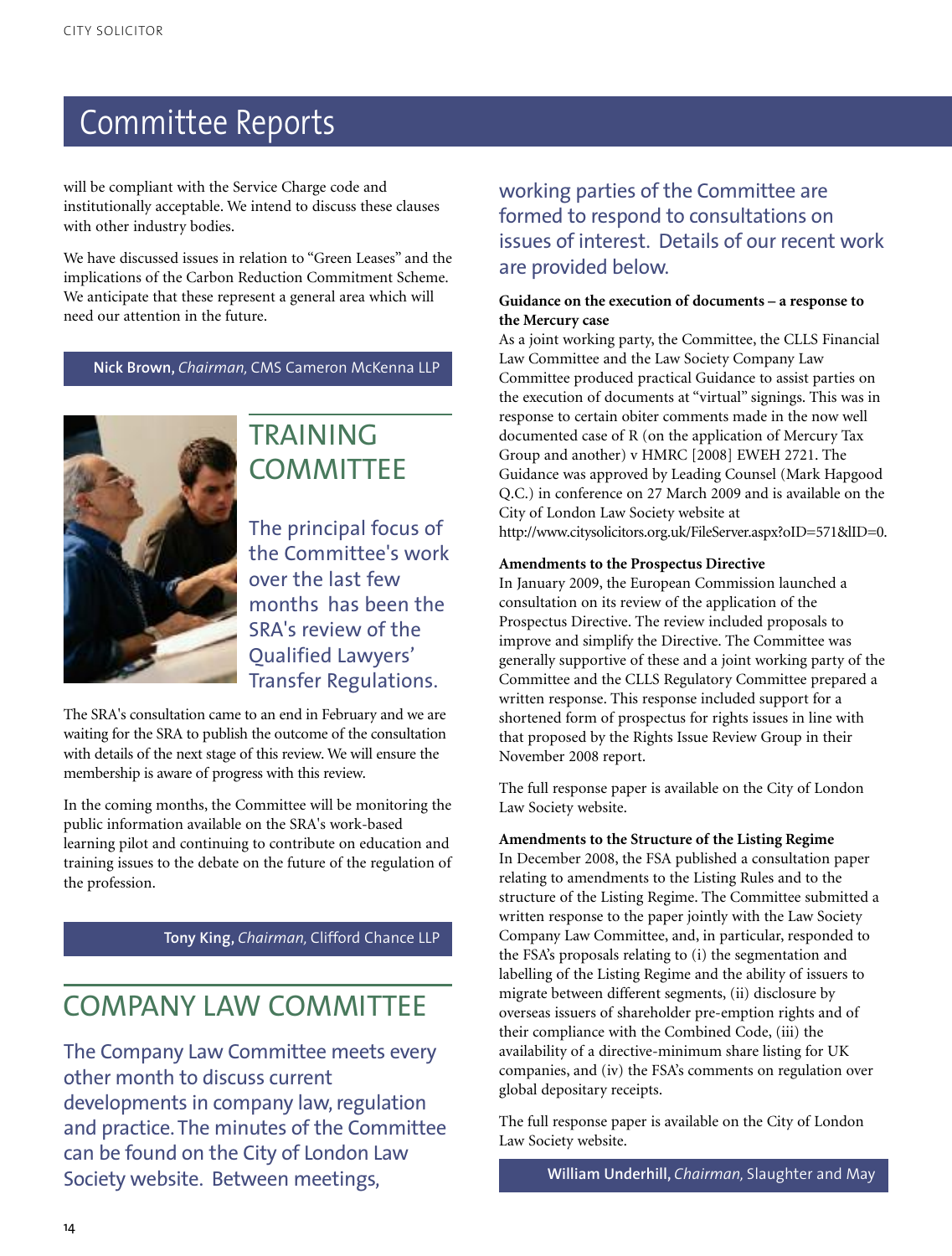# REVENUE LAW COMMITTEE

Nigel Doran recently stepped down as Chair of the Committee on his retirement from Macfarlanes and moved to join HMRC. The Committee thanks him for his contributions over many years leading from the front. Christopher Cox of Beachcroft has also stepped down from the Committee and thank you to him too. The Committee is now led jointly by Bradley Phillips of Herbert Smith (Chair) and Simon Yates of Travers Smith (Deputy Chair).

The Committee will continue to focus on commenting on relevant tax matters, in particular, responding to HMRC and HM Treasury consultations. Notable representations this year include significant comments on the new corporation tax rules on foreign profits and the worldwide debt cap rules. Comments were also made on the new rules concerning the "principlesbased approach to financial products avoidance". Comments have also just been submitted on the HM Treasury Consultation on "Enhancing the Competitiveness of UK funds".

The Committee is in the process of reviewing its membership and is considering ways to further raise its profile.

**Bradley Phillips,** *Chairman,* Herbert Smith LLP

### INSURANCE LAW REPORT

### The Committee continues to follow with keen interest the deliberations of the Law Commission and the Scottish Law Commission on insurance contract law.

Most recently the Commissions have circulated an Issues Paper on the question of extending to micro-businesses the protective regime for consumers on which they have been working. This would in effect restrict the rights of insurers to avoid policies on the grounds of non-disclosure or breach of warranty. If the principle of such an extension can be accepted, there would then be an issue as to how to define the thresholds for qualifying as a micro-business, e.g. those currently applied or proposed for access to the Financial Ombudsman Service. The Committee will be responding to these questions shortly.

In addition, the Committee has reviewed a wide range of legal and regulatory developments relating to insurers, including proposals by the Ministry of Justice for a Bill to replace the Third Parties (Rights against Insurers) Act 1930, on which the Committee offered some comments (mostly favourable) to the MoJ; and the FSA's revised proposals for barring the payment of compensation costs by with-profits

insurers from the inherited estate (these would no longer have retrospective application, which was an earlier concern of the Committee).

There has been a steady flow of legal proceedings and decisions involving the insurance market, including the EL trigger litigation which is set down for appeal in November.

### **Ian Mathers,** *Chairman,* Allen & Overy LLP

### LITIGATION COMMITTEE

### The Litigation Committee has recently responded to a number of consultation papers in the litigation arena.

In April 2009, the Litigation Committee responded to the SRA consultation paper *"Solicitor Higher Court Advocates – proposals for mandatory re-accreditation"*. The Litigation Committee continued to submit (as it has done with previous consultations on this topic) that mandatory reaccreditation is not the right route to follow because it is not necessary for the maintenance of standards and it would perpetuate further the different standards applicable to solicitor and barrister advocates. The Committee took the view that ongoing quality standards could be maintained adequately through the usual professional duties on a solicitor in accepting work and by suitable continuing professional education requirements, for example, by including some mandatory advocacy related training within the annual minimum CPE requirements for solicitor advocates.

The broad topics of the costs of civil litigation and litigation funding continue to be the subject of much debate. The Committee responded recently to the Law Society consultation entitled *"Litigation Funding: key issues and background information".* A majority of the Committee were cautiously in favour of removing the prohibition on contingency fees. However it was felt strongly that the cost shifting rules were of critical importance and should be retained if a contingency fee regime were to be introduced, albeit that the Committee did not consider that the contingency fee itself should be recoverable from the losing party.

The Committee has also recently responded to the Ministry of Justice consultation paper on controlling costs in defamation proceedings. The Committee did not agree with the proposals and saw no case for treating defamation proceedings as a special case. In any event, it seemed mistaken to pre-empt the broader review of civil litigation costs currently being carried out by Lord Justice Jackson.

The Committee is also active in relation to the Lord Justice Jackson Costs Review. In January, two members of the Committee (together with members of the Commercial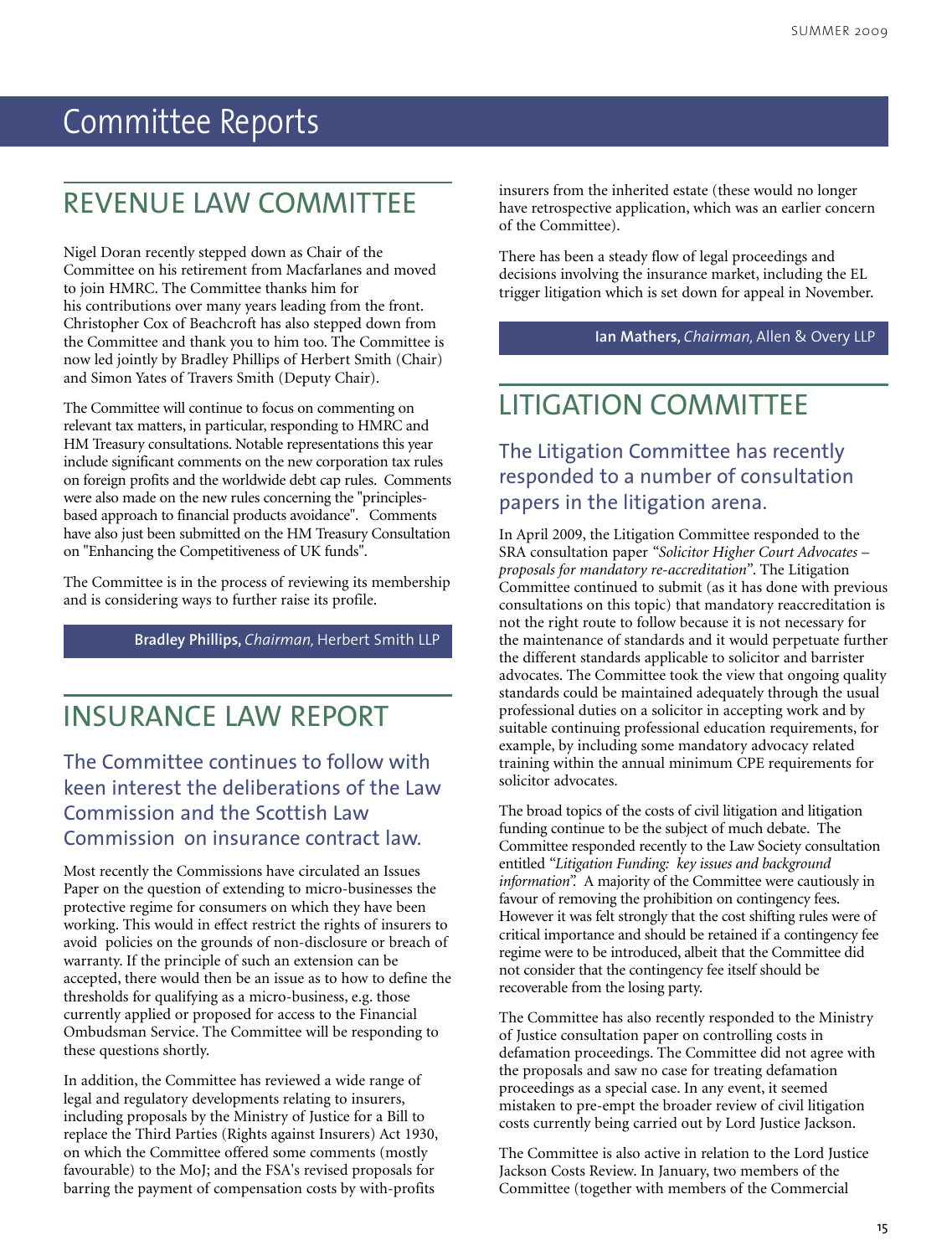Litigators' Forum) met with Lord Justice Jackson to assist in his information gathering exercise as part of Phase I of his review. The Committee is currently considering the Report published by Lord Justice Jackson on 8 May 2009 to serve as the basis for consultation during Phase II of the Review, and the Committee intends to submit a response during the consultation period ending on 31 July.

There have been some recent changes to the Committee. We have said goodbye, with thanks, to Tony Marks of CMS Cameron McKenna and Chris Vigrass of Ashurst, both who have been long serving and dedicated members of the Committee, in Tony Marks' case as Chairman for several years. In their place, we welcome two new members, Tim Hardy of CMS Cameron McKenna and Arundel McDougall of Ashurst. We are also looking forward to being joined by Helen Jackson of CMS Cameron McKenna as the associate observer assigned to the Litigation Committee, as part of the Society's encouragement of participation in the work of the specialist committees by members of the Associates' Forum.

> **Lindsay Marr,** *Chairman,* Freshfields Bruckhaus Deringer LLP

# REGULATORY COMMITTEE

### The CLLS Regulatory Committee meets monthly and from March 2009 until present has submitted the following papers.

### 1. **A response to the FSA's consultation on 'The Approved Persons regime: Significant influence function review' (CP08/25).**

The Committee considered that the proposed handbook amendments had not been satisfactorily justified by reference to market failure, by an explanation of the inadequacy of the current regime or by reference to the outcome of the Northern Rock investigation and it was unclear what the intended increased level of supervision would be as this was set out in an unpublished Supervisory Enhancement Programme (SEP). It felt that the proposed extension of APER fell outside the FSA's powers and that as the proposed extension of the CF1 and CF2 definitions to certain individuals was unclear, firms would have difficulty in determining whether an individual fell within or outwith the scope of individual approval. The Committee highlighted practical difficulties associated with the proposal, suggested that aspects of its implementation would be disproportionate and impracticable and noted that unregulated holding companies might alter individuals' roles to fall clearly outside the FSA definitions, thereby depriving the regulated firm of group oversight. It felt that implementation of the proposal would create conflict with

directors' fiduciary duties and might also cause overseas regulators to lose an element of group oversight if the regulator of a subsidiary sought to impose direct obligations on head office officials. Guidance clarifying the role of nonexecutive directors was unnecessary as information on this is widely available. The Committee considered that the FSA did not have the power to extend the CF29 description to include more proprietary traders and that introducing such a proposal could have serious anti-competitive consequences for UK firms. Particular thanks are due to Simon Morris for his work on the submission.

### **2. A response to the FSA's consultation on 'Stress and scenario testing' (CP08/24).**

The Committee focused on ensuring that, in relation to stress testing issues, the obligations which would be imposed on firms, the standards of behaviour expected by the FSA and likely FSA procedures were clear and it reiterated its concerns about the FSA taking a 'first to market' approach, previously expressed in its response to CP08/22 ('Strengthening Liquidity Standards'). It noted that any departure from GENPRU or BIPRU rules which does not implement amendments to the Basel II Framework or the Capital Requirements Directive will create difficulties with interpretation and interoperability and lead to an increased compliance burden. The Committee agreed that excluded BIPRU 50K investment firms should be excluded from reverse stress testing requirements, however expressed concerns that the guidance might encourage the FSA to require such firms to conduct reverse stress tests in practice, despite there being no defined Rules and underlined that it must be clear that either there is no such requirement on these firms or the nature of any requirements should be set out in a Rule in order to be binding on firms. The Committee welcomed the introduction of a regular industry forum to discuss the types of stresses firms should consider but considered that it should be clarified whether its views would be binding on firms or intended to inform guidance; if the former, these should be implemented as Rules. Particular thanks are due to Bob Penn for his work on the submission.

### **3. A response to the FSA's discussion paper on short selling (DP09/1).**

The Committee suggested that achieving a consistent set of short selling measures across European and global markets should be a key FSA objective and supported the FSA approach of delaying any definitive UK regulatory approach to short selling until greater international consensus is achieved. In relation to the expiry of the temporary regime, the Committee suggested lifting or prolonging the temporary measures to facilitate further consideration, debate and a fully coordinated European response. The Committee felt additional measures regarding naked short selling would be unnecessary and it did not support a blanket or permanent ban on short selling.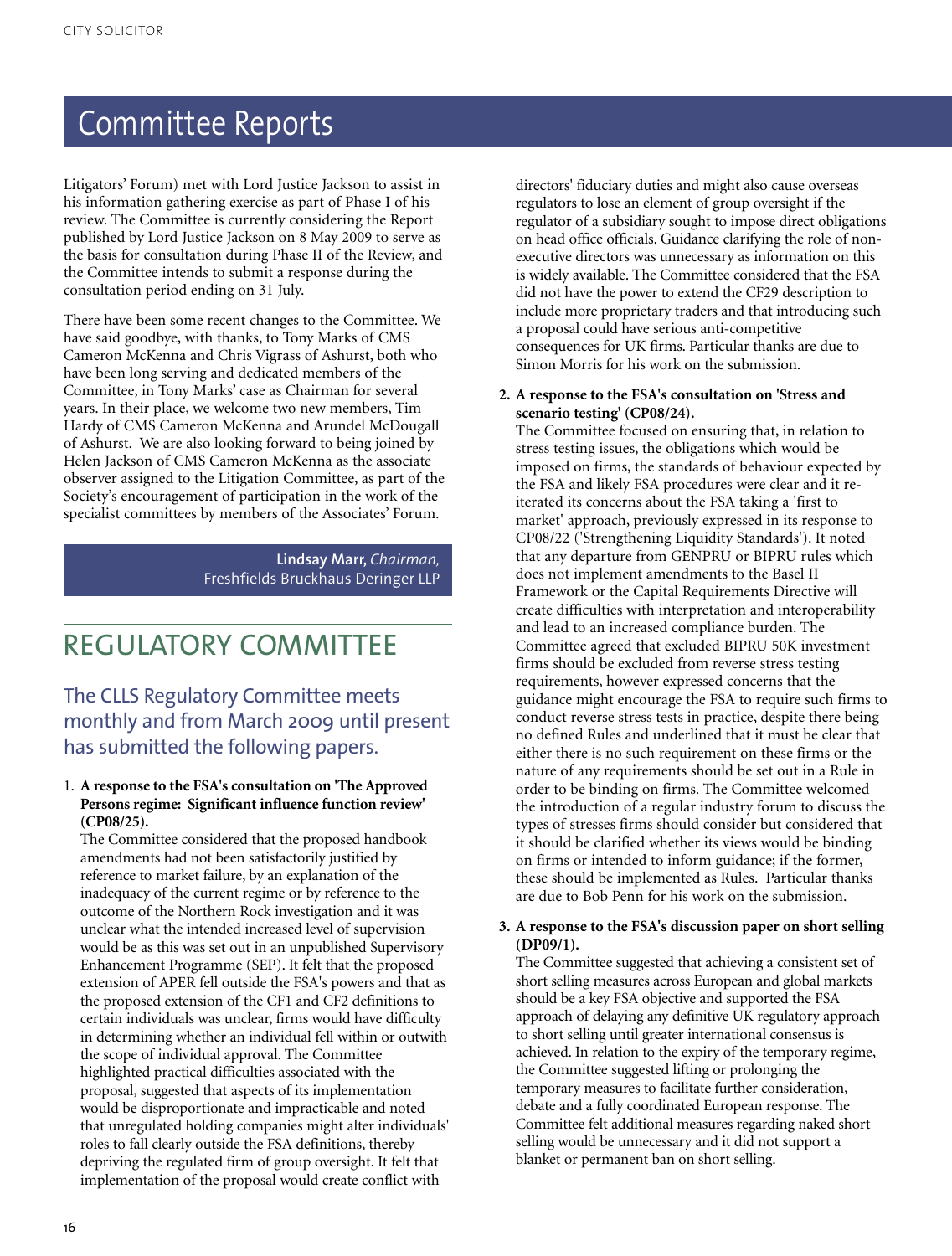The Committee conceded that in times of extreme market stress and fragility, where the FSA might need to intervene to maintain or restore stability and order in the markets, it might require additional emergency powers. To avoid an ultra vires challenge and ensure market confidence, the FSA should seek long term statutory emergency powers which were transparent and accountable. An analysis of the potential impact on market efficiency and liquidity should be carried out before any direct constraints on stock lending were imposed. The Committee specifically considered it inappropriate to regulate short selling on the basis of a blanket assumption that an undisclosed net short position above a particular size is market abuse.

In relation to a permanent disclosure regime, the Committee felt it was too early a stage to reach a final conclusion on its cost benefit and if such a regime were introduced it should be applied to all UK incorporated issuers (not just the financial sector) to create a level playfield for issuers. Should some form of disclosure be required, then it considered a net position disclosure of short positions to be preferable. The Committee felt that a case had not been made for the imposition of any specific restrictions on credit default swaps, as the market abuse regime adequately covers manipulative behaviour relating to CDS spreads. Particular thanks are due to Patrick Buckingham for his work on the submission.

**4. A response to the FSA's consultation on 'reforming remuneration practices in financial services' (CP09/10).** The Committee re-iterated its concerns about the FSA taking a 'first to market' approach, which it had previously highlighted in its response to CP08/22 ('Strengthening Liquidity Standards') and CP08/24 ('Stress and Scenario Testing'), noting that the proposed Code is more detailed and prescriptive than international initiatives and potentially could damage the competitive position of UK firms unless significantly modified. It also noted that potential employment law consequences had not been adequately considered and that there was no direct cause or link with any market failure for this regulatory response. The Committee felt there were no significant gaps in the current regulatory framework which necessitated change and where gaps did exist, the proposed Code, as drafted, was not a proportionate way of filling them. It expressed concern that the introduction of the Code, as proposed, would have adverse implications for the UK as a financial centre which would outweigh any benefits and called for the Code to be redrafted to reduce its scope and ensure that its provisions were not inconsistent with the Commission's recommendations. The Committee considered it inappropriate for the Principles to be made as prescriptive evidential provisions and felt that the proposed transitional provisions were inadequate and failed to take proper account of firms' contractual and other legal obligations.

The Committee favoured creating high level principles (mainly through FSA guidance) which would apply to credit institution, investment firms and (probably) insurers, and which would be subject to the UK's obligation to transpose amendments to the CRD. The Committee underlined that it did not favour an approach under which any firm would be advised that it should comply with principles of the kind appearing in the draft Code or in the Commission's document irrespective of the firm's size, internal organisation and nature and scope of its activities. Particular thanks are due to James Perry for his work on this submission.

### **5. A response to the FSA's consultation CP09/12: 'Quarterly Consultation' (Chapter 6 and 7).**

The Committee commented on the proposed revised PERG Guidance on 'arranging' (Chapter 6). Given existing difficulties with the interpretation of Article 25(2) and the insufficient guidance on it, the Committee felt that, rather than make the proposed small changes to the guidance, it would be preferable to have a fuller review of Article 25(2) issues with a view to publishing more comprehensive guidance. The Committee expressed concern that the amendments proposed ignored the recent High Court decision in Watersheds, which, even if the FSA disagrees with it, is a statement of the interpretation of the law from a court.

The Committee commented on the proposed new guidance on packaged structured investment bonds ("PSIB"s) (Chapter 7). The Committee supported the addition of guidance on this topic and was broadly in agreement with the views expressed, however it noted that, in certain instances, the proposed guidance was unclear and created uncertainty as to the proper delineation between collective investment schemes and PSIBs. Particular thanks are due to John Crosthwait for his work on this submission.

### **6. A response to the European Commission's call for evidence in respect of the review of Directive 2003/6/EC (the Market Abuse Directive) ("MAD").**

The Committee considered that the scope of MAD should not be extended to instruments traded on Multilateral Trading Facilities and suggested that it would be helpful to align the MAD definition of financial instruments with the broader MiFID definition. The insider dealing prohibition should continue to apply only to financial instruments not admitted to trading on a regulated market where their value depends on a financial instrument which is admitted to trading on a regulated market. The Committee felt that though the definition of 'inside information' was helpful, as Member States take different approaches to the concept, greater transparency in relation to the rationale behind enforcement actions would be useful.

The Committee agreed that issuers should be exempt from disclosing inside information where their financial viability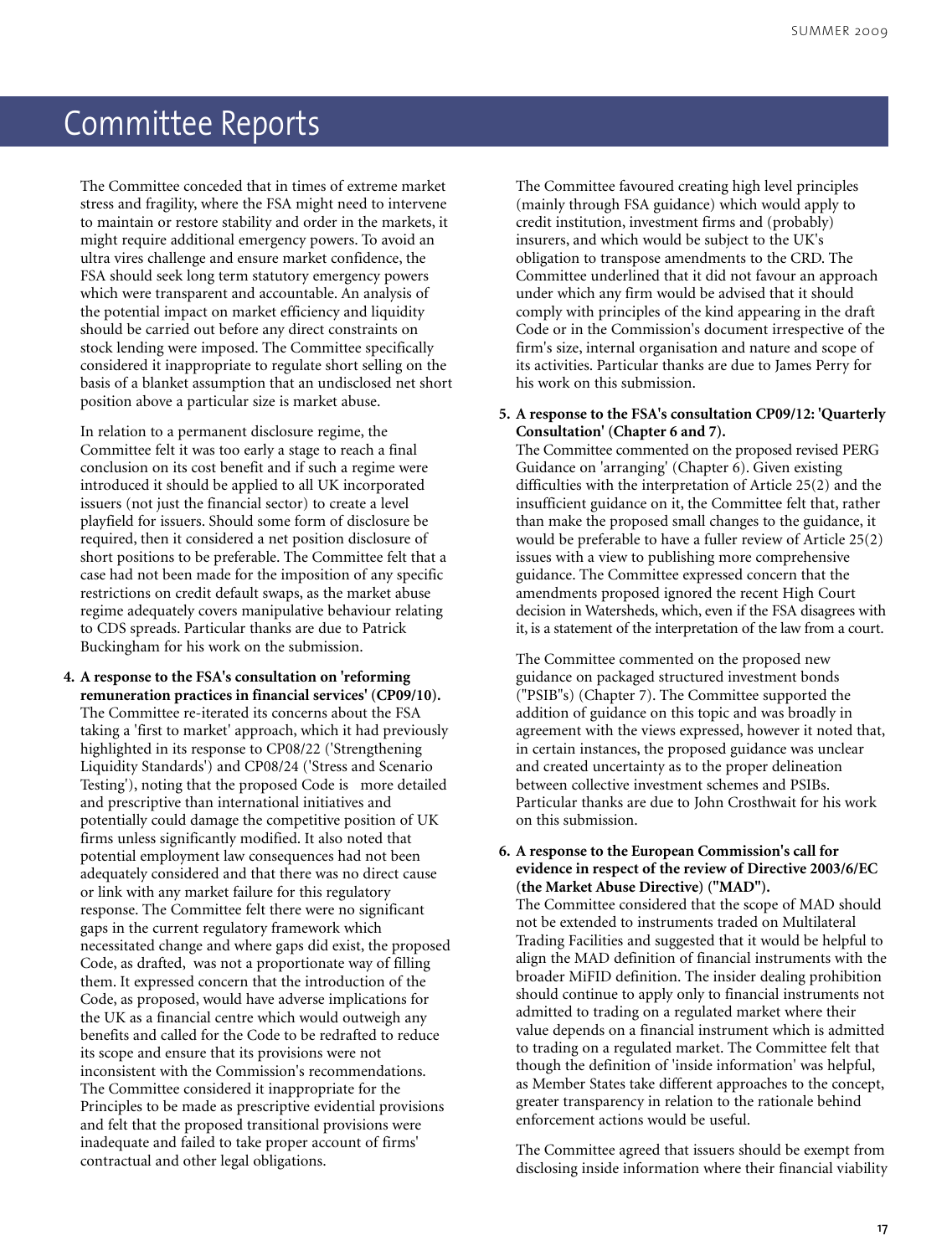was at stake and where delaying the disclosure of relevant facts to the markets was necessary in order not to endanger emergency measures. It supported proposals for EU-wide mandatory and minimum standards in relation to the disclosure and publication of inside information, but disagreed with proposals to impose disclosure obligations on commodity derivatives issuers. The Committee also supported the Commission's proposal to delay clarifying the interpretation of 'using' inside information until it had considered the ECJ preliminary ruling in the Spector Photo Group case but felt that there could be no 'use' of inside information through mere possession. Though the Committee considered it unnecessary to revisit safe harbours for buy-back programmes and stabilisation activities, it felt that greater convergence regarding the application of Regulation 2273/2003 (the Stabilisation Regulation) by Member States would be helpful.

The Committee considered it essential that consistent European and global short selling measures were put in place, however it would be inappropriate to base such regulation on the market abuse regime (either in relation to emergency interventions, in times of market fragility, or in relation to a permanent disclosure regime); creating standalone requirements outside the market abuse provisions would be preferable. The Committee felt that authorities should only take emergency measures in extreme circumstances and any long-term emergency powers put in place should be implemented on a statutory basis. Particular thanks are due to Patrick Buckingham for his work on this submission.

### **Margaret Chamberlain,** *Chairman,* Travers Smith LLP



# PROFESSIONAL RULES & REGULATION REPORT

The Professional Rules & Regulation Committee has continued to be very busy. As a matter of course, papers and responses to consultations produced by the Committee are posted on the CLLS website. The main issues which have been addressed by the Committee are summarised below.

Representatives of the Committee have been heavily involved with the review of the regulation of corporate firms set up by the Law Society under Nick Smedley. They have attended the meetings of the 'Reference Group' which he established and provided comments on drafts of his report. Since publication of the report, representatives of the Committee have also met with senior members of the Law Society and the SRA to discuss how the recommendations should be taken forward.

Committee representatives have also met with Lord Hunt in relation to his wider review of regulation. These meetings will continue as he works on his final report.

The Committee has continued to put in responses to the many consultations launched by the SRA and, increasingly, by the LSB. It has also made representations in the implementation of the EU Services Directive and the review of the Market Abuse Directive.

Representatives of the Committee have continued to meet with senior members of both the Law Society and the SRA on a regular basis. Additional points raised with the SRA include the extra-territorial effect of the SRA Code, the need for a transitional period in respect of rule changes, the SRA's approach to Freedom of Information requests and the SRA's current reaction to private equity investment in law firms.

The Committee has also continued to press for the limited reform of Rules 3 and 4 (conflict and confidentiality) which it has pursued since the Committee was formed in early 2007. Most recently, the Committee has put forward proposed wording in respect of Rule 3.

Representatives of the Committee have also now started to have periodic meetings with senior members of the Legal Services Board.

The large number of issues addressed by the Committee is a testament to the considerable amount of effort which the Committee members have been willing to commit. I am very grateful to them all.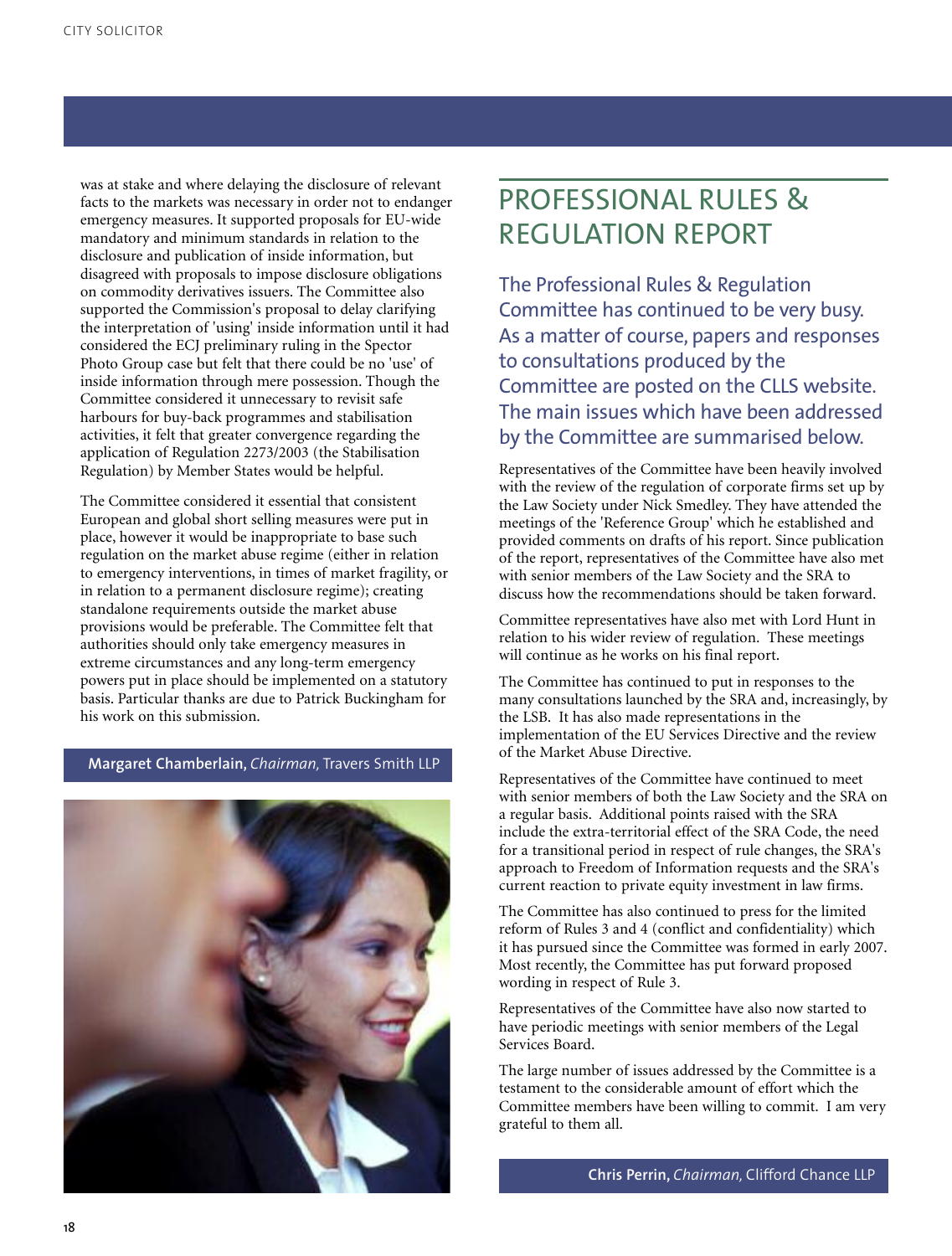# Cricket on Everest

In early 2007, on an expedition to Everest base camp, a keen mountaineer and cricketer from the UK spent a night at the Gorak Shep plateau - a barren, rocky piece of ground near base camp, over 5,100 metres above sea level. He remarked casually to his guide that "it was big enough to play cricket on."

It was a throwaway remark.

Two years later, on 21 April 2009, after 10 days of trekking two teams from the UK played that cricket match. At 5,165 metres (more than 17,000 feet), the game set the world record for the highest team sporting event. The 20/20 match was officially recognised by the English Cricket Board, and planning for the expedition had taken most of the previous two years. In order to make the game and the record official, the expedition members carried with them every piece of equipment that would be required for a regular game of cricket - bats, helmets, pads, boundary flags and a scoreboard all made the 5-kilometre climb. A portable wicket was carried up in sections and rolled out onto hard-packed sand; the balls were pink leather so they would show up better against the snow.

The expedition party numbered around 50, with a playing squad of 30 (to provide reserves in case of altitude sickness or other injury), 4 doctors, 4 members of the media and a number of travelling spectators. The playing squad included two lawyers practicing in London - Cleary Gottlieb's Mike Preston and Renaissance Capital's Hayden Main. As part of the challenge, each expedition member carried their own equipment, with packs averaging around 23 kilograms each. The squad had been selected around a year before the match, and throughout the year stuck to a fitness and training regime designed to ensure that 22 fit players could take the field. The climb itself was tough, in no small part due to the equipment load. Altitude sickness struck a number of expedition members, and the doctors found themselves the busiest members of the party. Thankfully, however, on the morning of 21 April each captain had the luxury of being able to pick a final 11 with reserves to spare, and Team Tenzing took to the field to play Team Hilary.

Adjusting to the playing conditions was interesting. The Gorak Shep plateau has a rough sandy surface, which froze solid in the overnight temperatures that reached -15 degrees celcius. This formed a rock-hard base under the portable pitch, and for most of the first innings the bounce stayed true. Unfortunately for Team Tenzing who lost the toss and batted second, as the ground warmed up during the day the surface softened, and the bounce became inconsistent. Interestingly the ball did not swing nearly as much as had been feared. In a practice session at around 3,000 metres it had moved frighteningly in the thin air, and the quicker bowlers could smell blood. However at over 5,000 metres, presumably because the match was played above the clouds, the ball tended to hold its line. Physical exertion, however, remained tough, with oxygen levels at around 60% of oxygen at sea level. Quick singles were not appreciated either by batsmen or fielders! Assisted by porters, the squad spent several hours on the day before the match clearing the outfield of most of its rocks (burying the larger ones), but the fielding side had to stay on (and watch) its toes.

Base camp emptied out and provided a colorful array of spectators for the match. (Any players off the field spent time explaining the basic rules of cricket to American and German climbing teams.) After a strong opening partnership led by David Kirtley (brother of England bowler James Kirtley), Team Hilary looked set to build a formidable total. However, several key breakthroughs and an excellent performance in the field saw Team Tenzing restrict Hilary to 148/5 from their 20 overs. Team Tenzing's strong batting lineup was confident of chasing the runs, but early and then regular wickets saw them struggle. Despite a late flurry of boundaries, including one or two huge 6s, Team Tenzing fell short, losing its final wicket 26 runs short of the total.

The expedition aimed to raise funds for the Lords Taverners, the youth sporting charity with historical links to Lords Cricket Ground, and the Himalayan Trust. Around £200,000 was raised, with each expedition member raising at least £1,500, and contributions coming from a number of sponsors including title sponsor Nokia, North Face and Qatar Airways. The teams also participated in several cricket coaching sessions at schools in Kathmandu and on the mountain itself, leaving behind cricket kit supplied by the Lords Taverners at one school.

More information on the expedition is available on the website, www.theeveresttest.com, and video highlights can be seen on youtube under the name "Nokia Maps Everest Test Showreel".